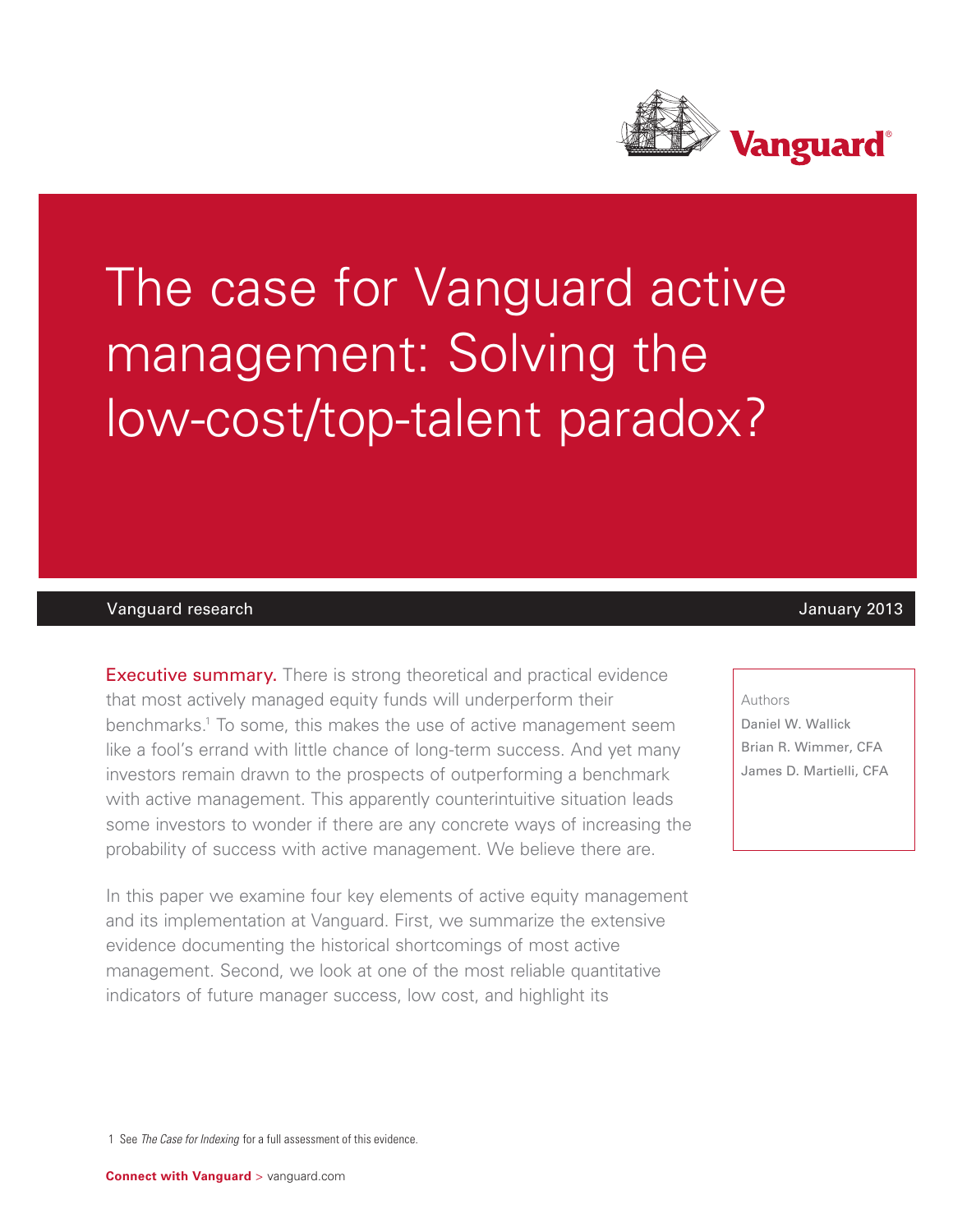importance in the manager-selection process. Third, we describe Vanguard's distinctive strategy in selecting subadvisors to manage our actively managed equity mutual funds. Finally, we document our funds' performance.

We conclude that while there is no quarantee for selecting talented active managers, a combination of quantitative and qualitative inputs can improve the average investor's experience. Specifically, we find that low cost continues to be the most effective quantitative filter that has shown, with some consistency, to increase the odds of success. However, no quantitative factor alone can ensure outperformance. Indeed, a rigorous and thoughtful qualitative managerselection process also must be present in combination with low cost to help achieve success. Finally, we show the positive excess returns generated by Vanguard using this approach over the past 30 years.

In the end we find that low-cost active talent can achieve outperformance; and that investors, to the extent they stick with a disciplined approach, can be successful using actively managed funds.

Noted investor Howard Marks of Oaktree Capital Management stated, "People should engage in active management only if they're convinced that (a) pricing mistakes occur in the market they're considering and (b) they—or the managers they hire—are capable of identifying those mistakes and taking advantage of them. Unless both apply, any time, effort, transaction costs, and management fees expended on active management will be wasted."2

Nobel laureate William Sharpe demonstrated that the average actively managed dollar will underperform the average passively managed dollar<sup>3</sup> as the costs

*Notes on risk: All investing is subject to risk, including the possible loss of the money you invest. Bond*  funds are subject to the risk that an issuer will fail to make payments on time, and that bond prices will *decline because of rising interest rates or negative perceptions of an issuer's ability to make payments. Investments in stocks or bonds issued by non-U.S. companies are subject to risks including country/* regional risk and currency risk. Stocks of companies based in emerging markets are subject to national *and regional political and economic risks and to the risk of currency fluctuations. These risks are especially high in emerging markets. Prices of mid- and small-cap stocks often fluctuate more than those of largecompany stocks. Diversification does not ensure a profit or protect against a loss.*

2 *It's All a Big Mistake*, Howard Marks, Oaktree Capital Management. June 20, 2012.

<sup>3</sup> To avoid confusion, when we refer to passively managed investments or indexed investments, we mean a strategy that mimics the relevant capitalizationweighted market index (see Philips, 2012).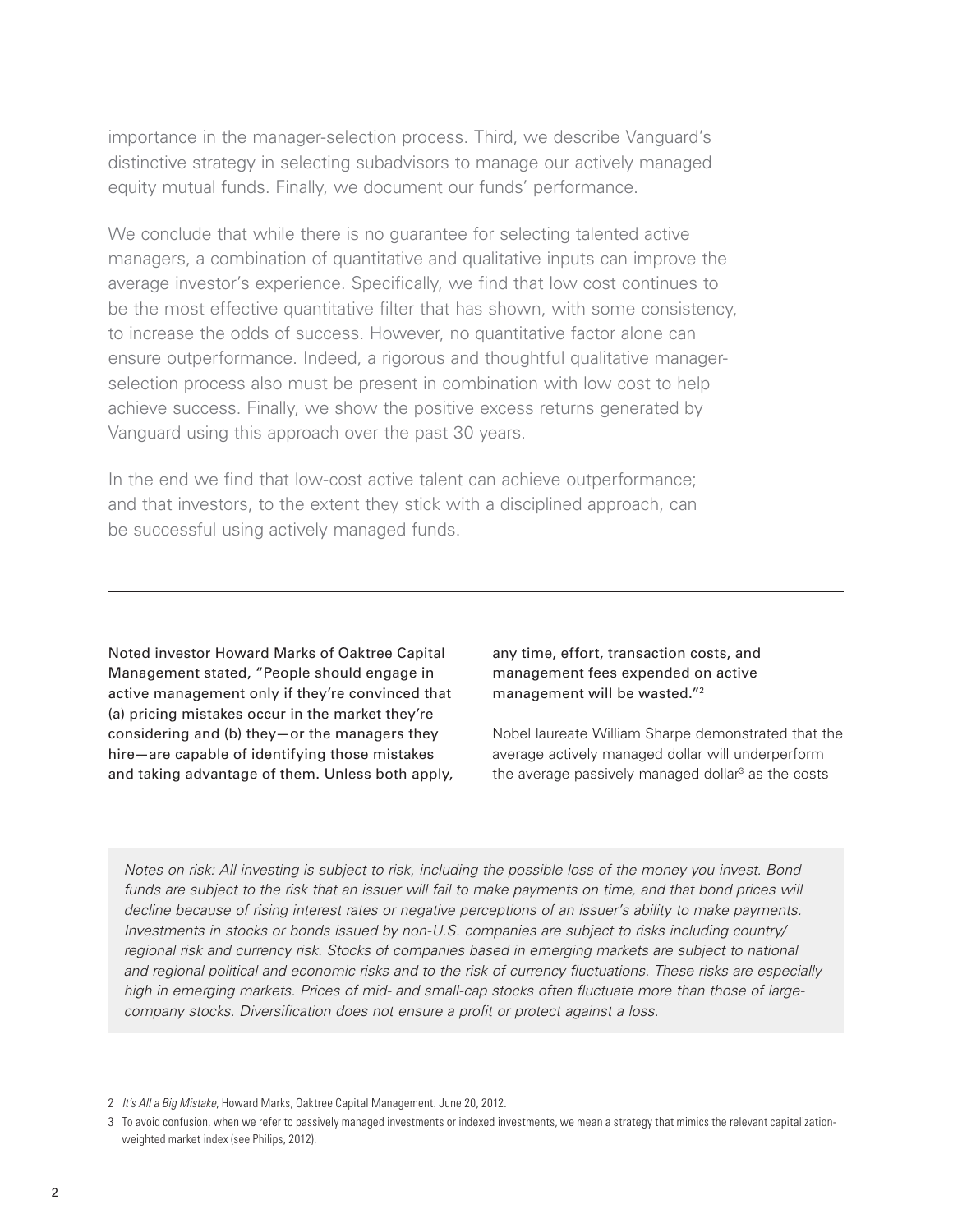of active management—management fees and transaction costs—typically exceed those of passive management.4 Despite this challenge, many investors believe they can identify above-average active managers who will generate market-beating returns, as 75% of equity mutual fund assets are actively managed.<sup>5</sup> There is a strong incentive to seek a small return advantage over the market, which, compounded over the long term, can lead to a meaningfully higher ending portfolio value. Of course, unlucky or unskilled active management can also lead to a meaningfully lower ending portfolio value.

# Outperforming with active managers is challenging

Over the past 20 years, less than 25% of actively managed U.S. equity mutual funds outperformed their relevant style benchmarks<sup>6</sup>. Additionally, research has shown that the underperformance of actively managed funds is relatively consistent across various countries, market segments, and time periods. Why does this occur?

The poor performance of active managers can be understood using the concept of the zero-sum game in financial markets. The zero-sum game explains that within any market, the holdings of all market participants aggregate to form that market (Sharpe, 1991). Therefore, every dollar of outperformance one investor achieves in the market is offset by a dollar of underperformance for other investors in the market. This offsetting of gains and losses would appear to suggest an outperformance probability of 50%. However, the concept assumes no transactionrelated costs (or taxes). In reality, these costs can be significant, and they reduce the returns investors realize over time (Philips, 2012). While both active and index funds are subject to costs, research shows that the expense ratios for actively managed funds are typically higher. Active large-cap U.S.

equity funds, for example, charge an average of 0.87%, while comparable index funds charge 0.17% (Philips, 2012).

Another factor impeding the prospect of outperforming with active managers is the lack of persistence among top-performing managers (Carhart, 1997; Brown, 1995). It has long been stated that past performance is not indicative of future results, but many investors are still tempted to select mutual funds by recent performance. Philips (2012) confirms that past performance is no more reliable than a coin flip in identifying active managers who will outperform in the future. Not only is past performance an unreliable predictor, but according to significant research, most other quantitative measures of fund attributes or performance (such as fund size, star ratings, active share, etc.) are equally undependable when used to identify future outperformers (Wallick, 2011; Financial Research Corporation, 2002; Philips, 2010; Schlanger, 2012).

Although this large volume of research clearly presents many of the challenges in obtaining successful active management, we do find that investors' odds can be improved by utilizing lowcost mutual funds.

# Improving the odds of active management success

Many investors search for the quantitative "silver bullet" that would enable them to always identify talented managers in advance. In this ongoing search for the *perfect* metric, many overlook a *very good* metric that can improve the odds of success when selecting actively managed mutual funds—the expense ratio (Wallick, 2011; Financial Research Corporation, 2002; Kinnell, 2010). A fund's current expense ratio—a simple and readily available figure has historically proved to be an effective predictor of

<sup>4</sup> See Sharpe paper, *The Arithmetic of Active Management*.

<sup>5</sup> *Strategic Insight* as of June 30, 2012.

<sup>6</sup> Vanguard calculations using Morningstar data; see Figure 1 for more information. Because of fees, most index funds also underperform their benchmarks.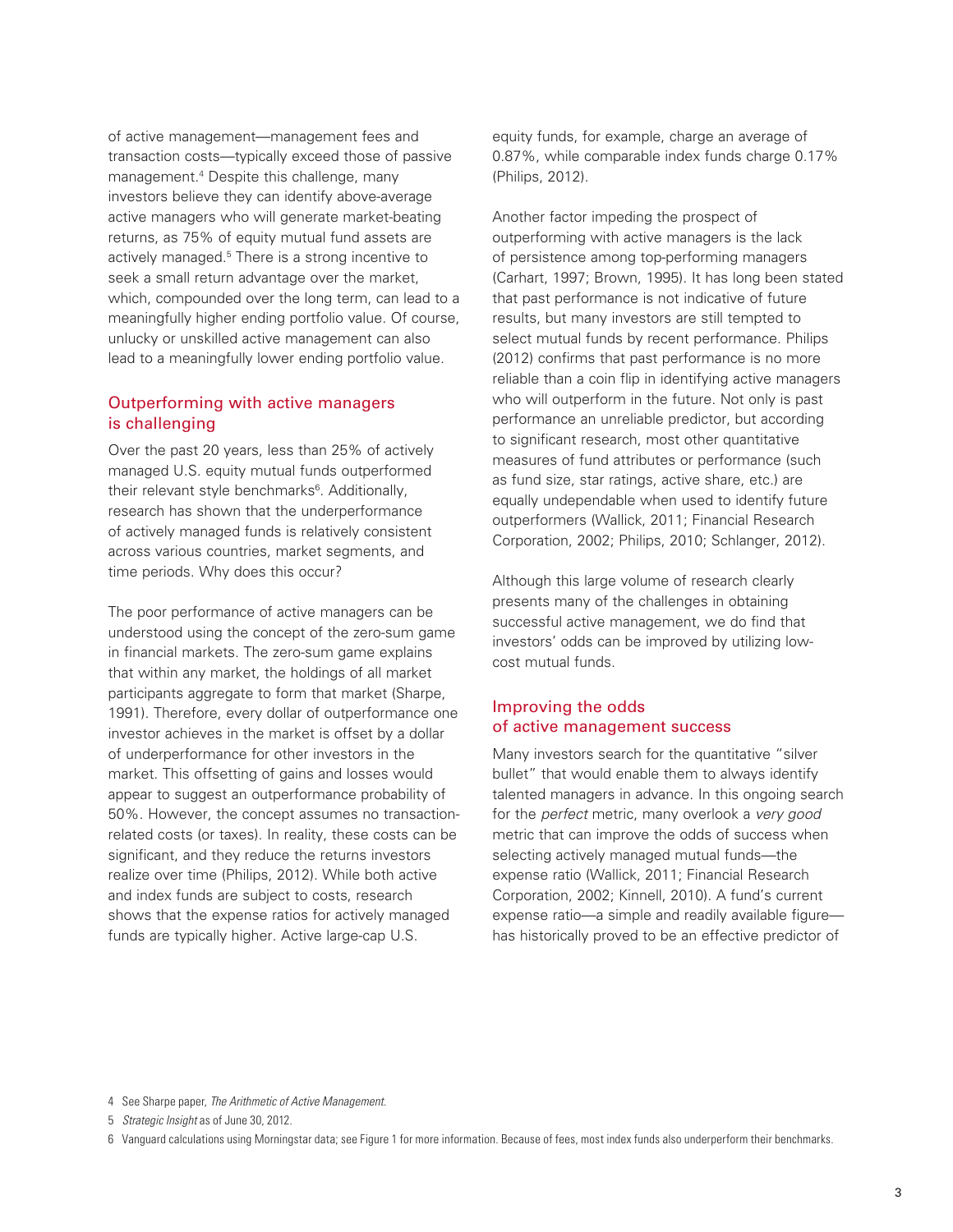

Notes: Period ended December 31, 2011. Because of fees, most index fees also underperform their benchmarks. Our analysis utilized expenses and fund returns for all U.S. active equity funds within the Morningstar nine style boxes that were alive at the start of each analysis period. Their performance was compared with their relevant nine style box benchmark. For any funds that were subsequently merged or liquidated, their performance was calculated up to the point of the merger or liquidation. This allowed us to include all funds in the analysis and avoid survivorship bias. The following benchmarks were used for the nine style boxes: Large-cap blend—S&P 500 through 11/2002 and MSCI Prime Market 750 thereafter; Large-cap value—S&P 500 Value through 11/2002 and MSCI Prime Market Value thereafter; Large-cap growth—S&P 500 Growth through 11/2002 and MSCI Prime Market Growth thereafter; Mid-cap blend—S&P Midcap 400 through 11/2002 and MSCI Mid Cap 450 thereafter; Mid-cap value—Russell Midcap Value through 5/1991, S&P Midcap 400 Value through 11/2002, and MSCI Mid Cap 450 Value thereafter; Mid-cap growth—Russell Midcap Value through 5/1991, S&P Midcap 400 Growth through 11/2002, and MSCI Mid Cap 450 Growth thereafter; Small-cap blend—S&P Small Cap 600 through 11/2002 and MSCI Small Cap 1750 thereafter; Small-cap value—Russell 2000 Value through 12/1993, S&P Small Cap 600 Value through 11/2002, and MSCI Small Cap 1750 Value thereafter; Small-cap growth–Russell 2000 Growth through 12/1993, S&P Small Cap 600 Growth through 11/2002, and MSCI Small Cap 1750 Growth thereafter.

Source: Vanguard calculations using data from Morningstar Inc.

relative future fund performance. Intuitively, this approach seems to make sense because an investor's return is decreased by every dollar spent on investment-related costs. As a result, holding all else equal, a lower expense ratio would mean higher returns.

This relationship can be seen in Figure 1, where we graph the portion of actively managed U.S. equity funds that have outperformed their style benchmarks. On the left side of the graph, we calculate the percentage of outperformers for the full universe of actively managed U.S. equity funds. The mutual fund universe in this instance is nearly 2,000 U.S. equity funds versus their stated style benchmarks for the 10-, 15-, 20-, and 25-year periods ended December 31, 2011. As we move to the right, we narrow the universe of funds by removing those with the highest expense ratios. On the far right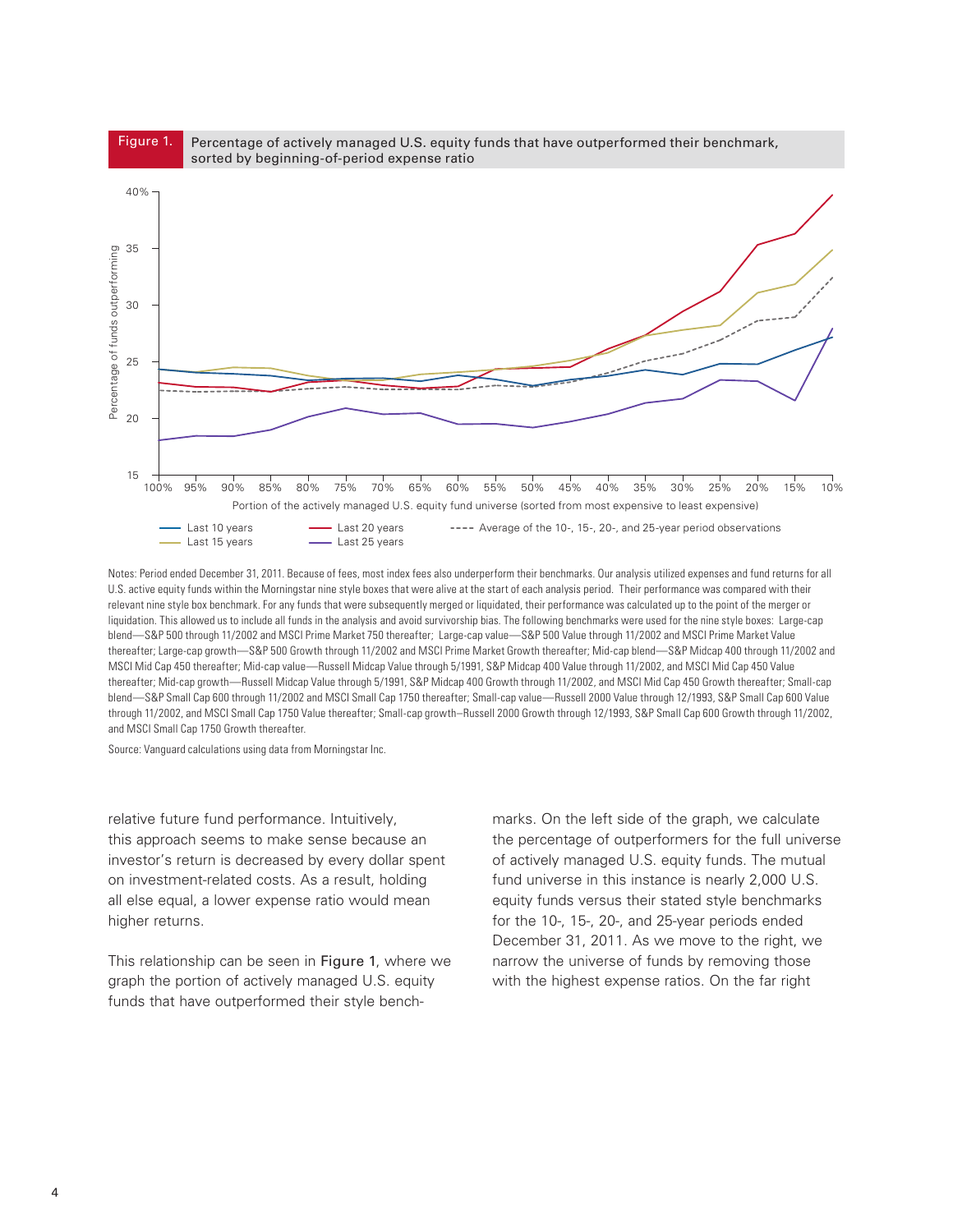side, the universe includes only funds with expense ratios in the lowest 10% of all actively managed U.S. equity funds.

Two conclusions can be drawn from this chart. First, there is a clear trend in each time period of lower costs leading to higher relative performance. Second, although this trend is positive, it does not by itself lead to identifying active funds that will consistently outperform the comparable index. Indeed, if we look at the aggregate average of the four different time periods, we find that the lowest-cost 50% of the funds in the universe produced a 23% probability of outperforming the benchmark, while the lowest-cost decile of funds (the least expensive 10% of funds in the universe) produced a 32% probability of outperforming the index.

It should be noted that the graph is calculated relative to costless benchmarks. If we lower the benchmark returns by 20 bps to compensate for the cost of investing in a low-cost index fund, the probability of the lowest-cost funds succeeding rises from 32% to 40%.

As a result, although low cost has proven to be the most consistent and effective quantitative factor that investors can use (ex-ante) to noticeably improve their odds7 , it does not, by itself, guarantee success. Instead, for investors to achieve success using active management, a combination of both low cost and talent are needed.

## Identifying talent

How can investors identify talented managers? While there has been a plethora of academic studies that offer shortcuts for identifying a skilled active manager, much of the industry has settled on using some variation of the "4 Ps" cited by Vanguard founder Jack Bogle in 1984—people, philosophy, portfolio, and performance<sup>8</sup>. Vanguard still uses a similar version of these criteria today:

| Firm        | Is there a culture of investment       |
|-------------|----------------------------------------|
|             |                                        |
|             | excellence and stewardship? Is the     |
|             | firm financially stable and viable?    |
| People      | Are the key investors experienced,     |
|             | talented, and passionate? Do they      |
|             | have the courage to have a             |
|             | differentiated view but the humility   |
|             | to correct a mistake?                  |
| Philosophy  | Does the firm have a clear             |
|             | philosophy on how it seeks to add      |
|             | value that is universally shared by    |
|             | the investment personnel?              |
| Process     | Does the manager have a competitive    |
|             | advantage enabling it to execute the   |
|             | process well and consistently over     |
|             | time? Can the process be effectively   |
|             | implemented given the assets under     |
|             | management?                            |
| Outcomes    |                                        |
| Portfolio   | Do the historical portfolio holdings   |
|             | and characteristics align with the     |
|             | manager's philosophy and process?      |
| Performance | Given its process, are the drivers     |
|             |                                        |
|             | of historical performance logical?     |
|             | Are the drivers of returns sustainable |

One might ask that if these factors are truly effective and so widely used, why has the overall success rate of using active managers not been higher? Two reasons. First, the application of these factors remains subjective, not formulaic, and the human judgment and the robustness of the evaluation process can vary widely. Second, although there are six total factors, the most crucial intersection here is obtaining top talent (those managers who have the skill to outperform) at a low cost. Solving this paradox is not easy. Indeed, many other organizations face significant structural barriers that impede their ability to execute on this key point.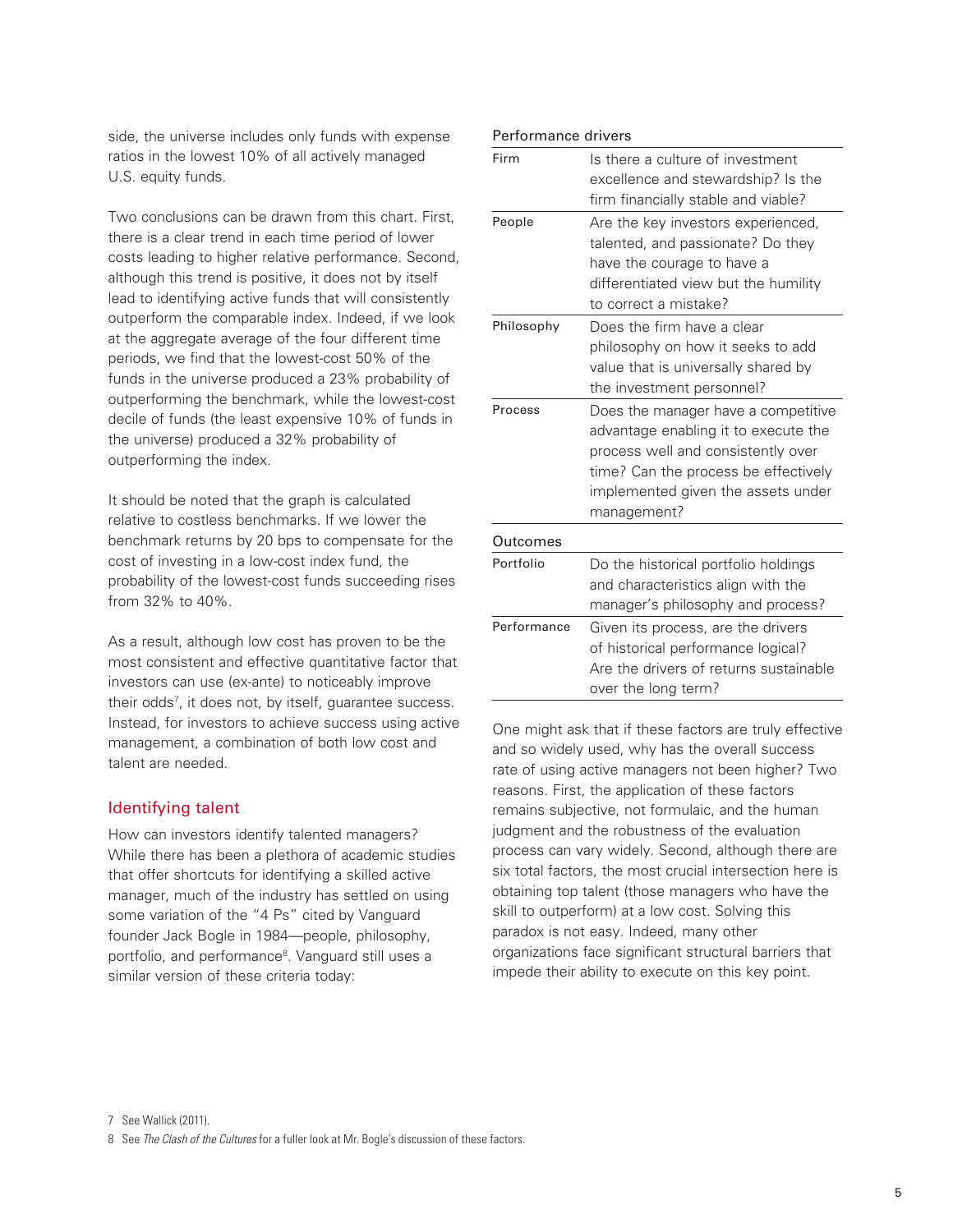# Seeking to solve the low-cost/top-talent paradox

Both low cost and top talent are crucial for active management to be successful, and yet it can seem paradoxical that the two would coexist. Presumably, the best managers command higher management fees, while only more desperate, marginal managers would accept a relatively low fee. Yet Vanguard has been adept at delivering top talent at a low cost. And while every firm that engages in finding managers may make similar claims, there are five specific factors that distinguish Vanguard's active management practice from other firms.

# Unique ownership structure helps to provide a decisive cost advantage

Vanguard is the only *mutually* owned mutual fund company in the asset management business. This distinction is critical. Vanguard is owned collectively by the funds it operates. These funds in turn are owned by their shareholders.

This unique ownership structure enables the firm to provide its services to the Vanguard funds at cost, devoid of any profit margins built in at other fund companies. As a result, Vanguard charges the Vanguard funds only what it costs Vanguard to provide services to the funds—never an additional layer of fees to pay someone else's return on capital. By contrast, a firm that has issued public stock to disperse ownership or one that is owned by a small group of private investors is typically obligated to provide those investors with a return on the capital they have invested in the firm. This additional layer of fees may pose a hurdle to providing low-cost funds.

# Symmetrical performance-based fees align manager and client interests

All of Vanguard's subadvisors are paid a base fee that is a percentage of assets managed. In addition, the vast majority also have their contracts structured with a performance-based incentive fee, which rewards the manager for outperforming the fund's benchmark. This is rare, as only 3% of all mutual funds are structured with performance fees.<sup>9</sup>

The SEC mandates that if a manager performance fee is used in a mutual fund, it must be structured symmetrically. As a result, managers are rewarded for outperformance and also penalized for underperformance. While the SEC mandates a minimum of one year for any performance fee, Vanguard typically structures its performance fees for periods of three to five years. The use of performance fees with managers over the long term aligns their interests more closely with those of the investor.

### Large scale reduces fee levels

Vanguard is the largest user of subadvisors in the world, managing more than \$350 billion of mutual fund assets via 30 subadvisors.<sup>10</sup> This leads to potentially large individual mandates for each subadvisor, often starting at a billion dollars with the potential to grow from there. Placing these large mandates offers two major benefits to fund shareholders. First, when subadvisors manage large sums of money, the absolute dollar value of management fees they receive can be substantial, even if the percentage fee is relatively small.

Second, managers also recognize the operational benefits of these sizable mandates. It is much easier for subadvisors to handle a single \$1 billion relationship with Vanguard than 20 different \$50 million relationships. The potential cost to acquire and service 20 different accounts versus 1 can be

9 See Franger (2012).

10 *Strategic Insight* as of June 30, 2012.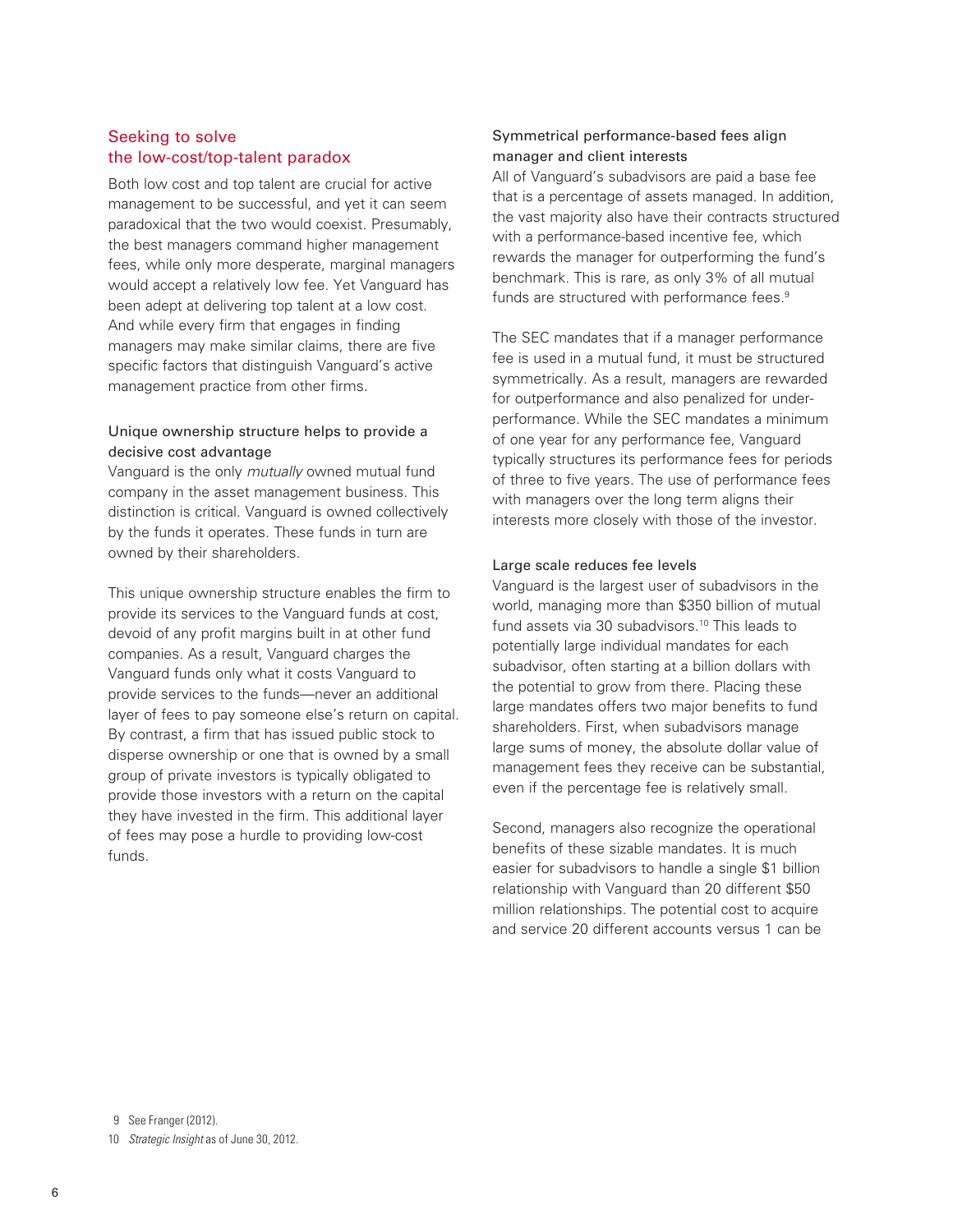considerable and managers are acutely aware of this. As a result of both of these factors, scale reduces costs while maintaining the ability to attract top talent.

#### Long-term perspective attracts talent

Another factor distinctive to Vanguard is the length of time it maintains relationships with individual managers. On average, Vanguard engages managers for more than 13 years, $11$  demonstrating the firm's commitment to partnering with talented subadvisors and developing long-term relationships.

This long average tenure, when coupled with large mandates, results in a favorable economic proposition for subadvisors. This beneficial structure is not lost on managers. Indeed, our managers have said that they are more confident that they will be retained by Vanguard for longer periods than their typical tenure with other firms. Therefore, the net present value of the cumulative fees they expect to receive from Vanguard is greater than what they would expect to obtain from relationships that may pay a higher fee but typically do not last as long. As a result, many top-quality managers are eager to work as subadvisors for Vanguard funds even though the annual basis point fees they receive from Vanguard may be lower than what they might otherwise earn.

# CEO-led search and oversight process sustains long-term perspective

Vanguard has been committed to both active management and indexing ever since we started our manager search process some 30 years ago. Since then, the Portfolio Review Group (PRG), which is chaired by Vanguard's CEO and consists of long-tenured senior executives, has overseen all Vanguard funds as well as the hiring and firing of all managers.<sup>12</sup> As a result, there have only been three leaders of the firm's manager search efforts in the past four decades. Today, PRG is supported by more than 20 investment professionals dedicated to the manager oversight and search process.

PRG's long-term stability reduces the potential to overreact to short-term events and promotes manager evaluation continuity. In contrast, managerselection processes that are reliant upon a single decision-maker can increase the likelihood of manager turnover, especially if that particular individual leaves the firm or changes roles. The continued commitment of long-tenured Vanguard CEOs and senior executives to the manager search process is one of the reasons the process has been so consistent through the years.

# Vanguard's active management results excess return analysis

While the aforementioned section is useful in illustrating how Vanguard has the distinctive ability to attract subadvisors at reasonable fees, it does not, by itself, demonstrate that those subadvisors are skilled. Evidence of Vanguard managers' talent can be found in their track record of performance, which over the past 30 years has produced positive excess returns versus stated fund benchmarks, resulting in a total benefit to shareholders of \$27 billion.<sup>13</sup> A deeper analysis of Vanguard active fund performance follows.

#### The client experience

From 1982 to 2012, Vanguard has offered 34 actively managed equity mutual funds.<sup>14</sup> To measure the success or failure of these funds, we use three different methodologies to weight the performance impact of each fund. First, we weight each fund equally to analyze the performance of the fund lineup. This method analyzes performance from the perspective of an investor with an equal

<sup>11</sup> Indeed, if we excluded recently hired subadvisors (those with Vanguard for five years or less) this average tenure figure rises to more than 17 years.

<sup>12</sup> PRG has oversight responsibility, but as is the case with all registered mutual funds, the board of trustees has the ultimate fiduciary responsibility.

<sup>13</sup> Monthly excess returns versus funds' stated benchmarks were multiplied by monthly assets under management and compounded through time from January 1982 through June 2012.

<sup>14</sup> This figure includes stand-alone funds available to retail investors. It does not include fund of funds, which are composed of individual Vanguard active equity mutual funds, or funds that were offered exclusively to institutional investors. Seven funds were merged or liquidated during the period, but their returns have been included in Vanguard performance calculations in Figure 2. See Appendix A for a list of all actively managed Vanguard equity funds and their respective benchmarks.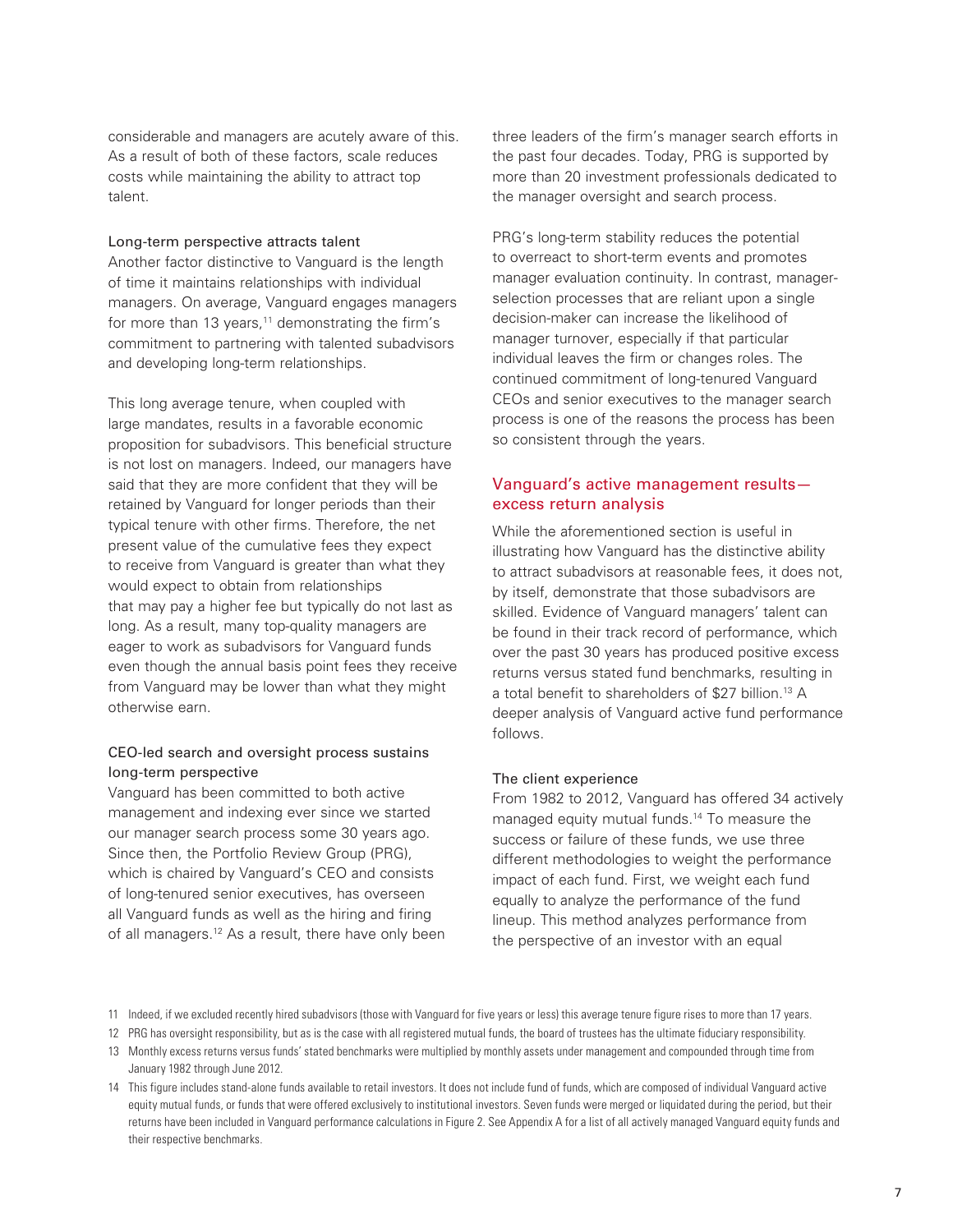# Figure 2.

Annualized excess returns of Vanguard funds over their stated benchmarks, net of fees January 1982–June 2012

|                        | Equal-weighted<br>all funds | Asset-weighted<br>all funds | Market proportional-<br>weighted*<br>excludes sector funds |
|------------------------|-----------------------------|-----------------------------|------------------------------------------------------------|
| January 1982-June 1992 | $-0.15%$                    | 0.06%                       | $-0.01%$                                                   |
| July 1992-June 2002    | 0.94                        | 0.86                        | 0.59                                                       |
| July 2002-June 2012    | 0.27                        | 0.88                        | 0.14                                                       |
| Entire period          | 0.35                        | 0.59                        | 0.24                                                       |

Past performance is not a guarantee of future results.

\*The market-proportional-weighted methodology weights the underlying funds according to the approximate Vanguard portfolio-construction guidelines that existed at the time. See Appendix B for additional detail.

Notes: The performance of each Vanguard fund was compared with its stated benchmark using monthly return data from January 1980 through June 2012. The returns for all international, global, and domestic large-, mid-, and small-cap Vanguard active equity funds, including those which were merged or liquidated during the period, were included in the performance calculations. The active equity portions of our balanced funds were excluded. Specialty funds were included in the equal-weighted and asset-weighted portfolios but not in the market-proportional portfolios. In our calculations, the portfolios of Vanguard active equity funds are assumed to be rebalanced monthly to the target weights (as determined by the equal-weighting, asset-weighting, and market-proportional-weighting methodologies) across all Vanguard active equity funds alive in a given month. All fund performance data is net of fees. See Appendix A for a full list of funds.

Source: Vanguard.

opportunity or willingness to invest in any of the funds. Second, we measure performance on an asset-weighted basis (funds with more assets under management were given more weight than funds with less assets) to account for what might be the more likely client experience, since an investor is more likely to be invested in a large fund than a small fund. Third, we weight the funds according to Vanguard portfolio-construction guidelines of market proportionality. This last approach excludes specialty funds and counts large-, mid-, and small-cap funds in line with the approximate amount they reflect in the overall market and also incorporates international funds to the degree our advice has suggested (10% to 30% depending on the historical year).

#### Gauging Vanguard performance

As Figure 2 illustrates, for all three weighting methodologies over the full term examined, Vanguard provided investors with positive excess returns. An equal-weighted portfolio produced 0.35% of annualized excess return relative to the funds' stated costless benchmarks. On an asset-weighted basis, the annualized excess return has been 0.59% over the past 30 years. On a market-proportional basis, the typical investor would have experienced 0.24% of annual excess return relative to the costless benchmark. All of these calculations cover a maximum of 30 years and include all Vanguard equity funds that existed during the analysis period, whether the funds survived the entire period or not.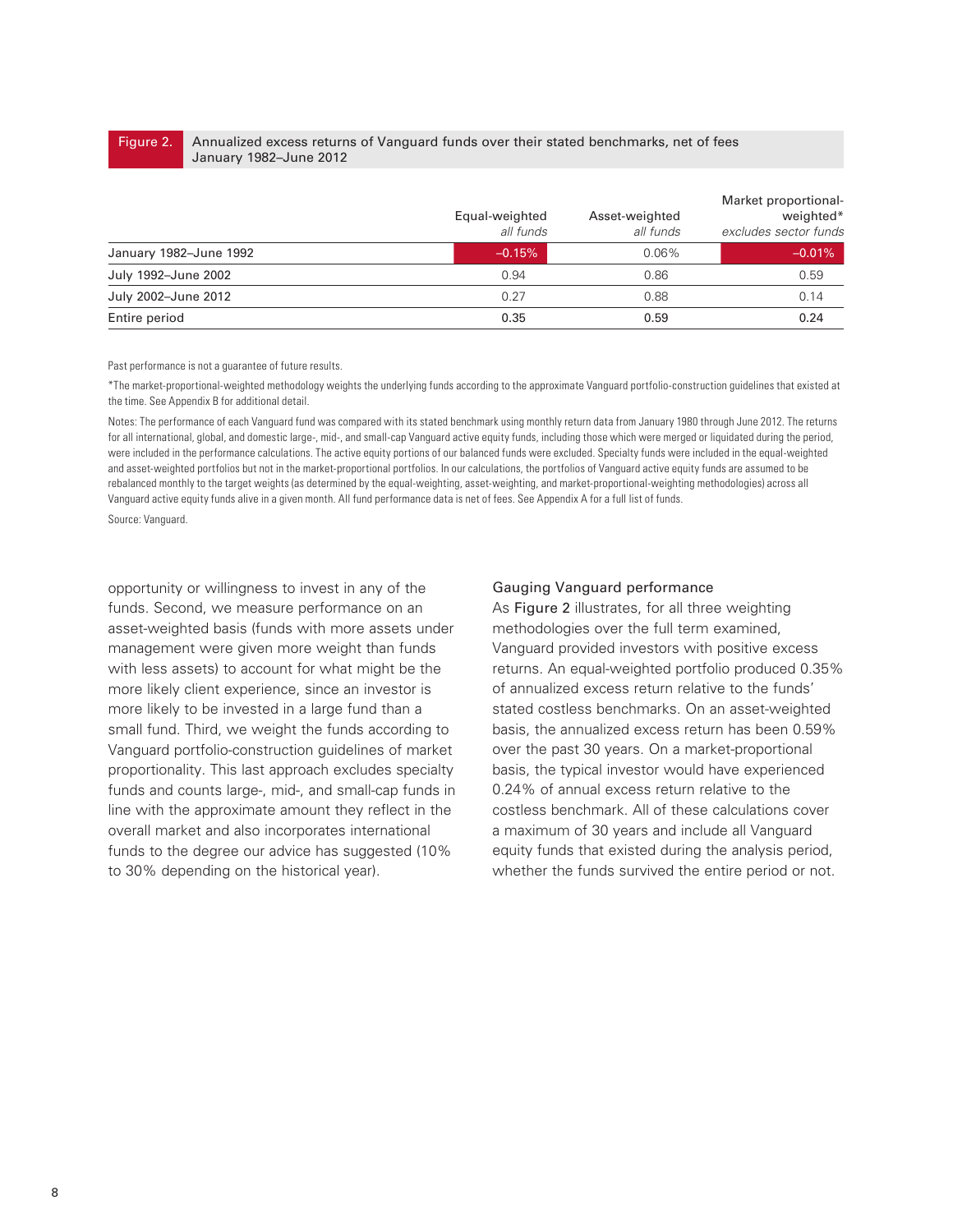

Note: Vanguard fund performance versus fund stated benchmarks. See Appendix A for more detail. The portfolios of Vanguard active equity funds are rebalanced monthly to the target weights across all Vanguard active equity funds available in a given month; full calendar year from 1982 through 2011. Source: Vanguard.

This analysis compares the Vanguard active funds with their costless benchmarks. If we assume an index fund was available for every costless benchmark at a fee of 20 basis points, then the annualized benefits to investors increase to approximately 0.55% on an equal-weighted basis, 0.79% on an asset-weighted basis, and 0.44% on a market-proportional basis.

#### Appreciating the pattern of returns

While calculations for the entire period are positive using each weighting approach, it is worth noting that this does not imply that for each quarter, year, or even decade, clients experienced a positive result. Indeed the equal-weighted and market-proportionalweighted portfolios for the decade between 1982 and 1992 in Figure 2 illustrate there can be extended

periods of time when managers underperformed or were relatively neutral compared with the benchmark.

Figure 3 further illustrates this fact. In the chart, we display the annual pattern of returns for each of the three different weighting criteria used in Figure 2. We find that the actively managed funds had a relatively random pattern of excess returns sometimes positive and sometimes negative.

As a result, we conclude that if a given fund or group of funds is able to beat the odds and produce excess returns in the long term, those returns will only be captured by investors who stay committed. Timing markets decreases investors' chances of success, as does timing managers.<sup>15</sup> Instead, to be successful, it's better for investors to identify low-cost providers able to engage top talent and then hold those actively managed funds over long time horizons.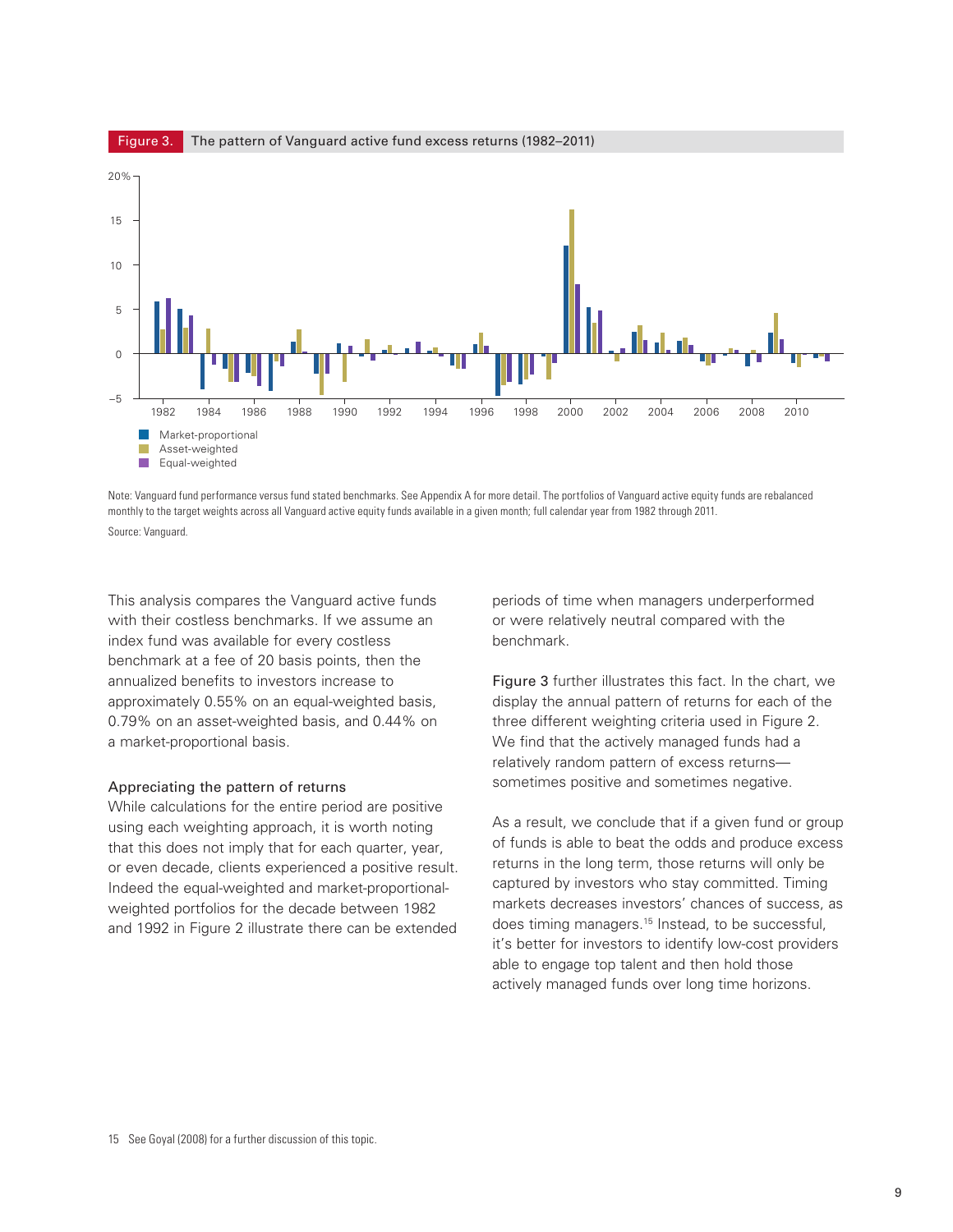#### Quantifying the benefit

For perspective, we put relative performance figures of Figure 2 into dollar terms. If an investor had begun investing on July 1, 1982, with \$100,000 and allocated their investment based on marketproportional weighting, that investor would have ended on June 30, 2012, with \$2.261 million or \$164,000 more than had they been able to invest in the *costless* benchmark16. And while comparing funds that charge a fee to a costless benchmark is a high hurdle, the Vanguard funds have, over time, cleared this hurdle. Certainly there were periods of time when the active funds would have underperformed. Indeed, through 1992 the two approaches were nearly comparable with the active fund portfolio—growing to \$883,000 versus the costless benchmark's \$892,000. But because of the compounded impact of positive excess returns, by 2002 a gap had developed where the active funds had grown to \$1.339 million when the costless benchmark portfolio would have reached \$1.275 million.

# Others have found similar positive results for Vanguard funds

We have conducted our analysis using excess return—how a fund did relative to its respective costless benchmark. Others might suggest that an assessment of alpha, not excess return, would also be valuable.17 While examining a fund's excess return relative to a benchmark offers the audience a calculation of what an actual investor's experience would have been relative to a costless benchmark, an analysis of alpha could determine the source of the excess return: Was it security selection or factor tilts that lead to the excess return? Both analyses have their benefits and both have been studied by other researchers.

Reinker (2004) and Rodriguez (2007) found the existence of excess return in Vanguard funds, while Kizer (2005) challenged their findings. But the findings in each of these studies lacked statistical significance. Blanchett (2010), on the other hand, conducted seven different alpha tests on three different groups of Vanguard funds between 1975 and 2008 (making it the longest academic study conducted) and found sizable positive alpha that was statistically significant. Averaging the seven different assessments across all three test groups, Blanchett found that, on average, Vanguard funds produced an annual average positive alpha of 1.08%.18

# Vanguard active management results compared with other funds

While comparing Vanguard actively managed funds with their respective costless benchmarks is valuable, it also can be useful to compare Vanguard's active funds with other active funds. In order to be able to effectively compare Vanguard funds with non-Vanguard funds, data availability restricts us to the following approach<sup>19</sup>: (i) use a maximum of  $15$ 

16 This hypothetical example does not represent the return on any particular investment.

- 17 In discussing our analysis and the research performed by others, we use the term "excess return" to refer to the difference between the geometric returns of active funds versus their benchmarks. We use the term "alpha" to refer to the outperformance of active funds calculated using a regression model, such as the Fama-French 3-factor model.
- 18 There are four notable published studies assessing Vanguard's active funds: Reinker (2004) and Rodriguez (2007), who conducted excess return studies comparing the synthetic portfolios of Vanguard funds versus synthetic portfolios of index funds; Kizer (2005), who runs an analysis using the Fama-French 3-factor model; and Blanchett (2010), who conducts several analyses using the Carhart 4-factor model, a return-based style analysis and various other methods. Reinker (2004) found that an asset-weighted portfolio of Vanguard active U.S. equity funds outperformed a portfolio of U.S. index funds by an average annualized amount of 1.02% over the period of 1977–2003. Reinker (2004) also calculates the excess returns of Vanguard active international equity funds versus a portfolio of international index funds to be 0.71% over the period of 1991–2003. Kizer (2005) argues that the results of Reinker (2004), when adjusted for the size and style overweights inherent in an asset-weighted portfolio of Vanguard active funds, are less favorable. Using the Fama-French 3-factor model, he calculates the difference in performance between Vanguard active equity funds and index equity funds to be –0.21% per year from 1977 to 2003, but the amount is statistically insignificant. Rodriguez (2007) found that a portfolio of Vanguard active equity funds outperformed a portfolio of index funds by 0.46% annually from 2003 to 2006, although the outperformance was not statistically significant at the 95% confidence level. Blanchett (2010) uses seven different tests and three test groups for each to calculate alpha from 1975 to 2008. When the results are averaged together, he reports a statistically significant annualized alpha of 1.08%, with each of the three test groups in all seven tests showing a positive alpha.
- 19 This methodology differs from the approach used in Figures 2 and 3. When analyzing solely Vanguard funds we are able to use the fund's stated benchmark; however, to be able to compare Vanguard funds with non-Vanguard active funds we have to use Morningstar's style benchmarks. This is the same method used in *The Case for Indexing*.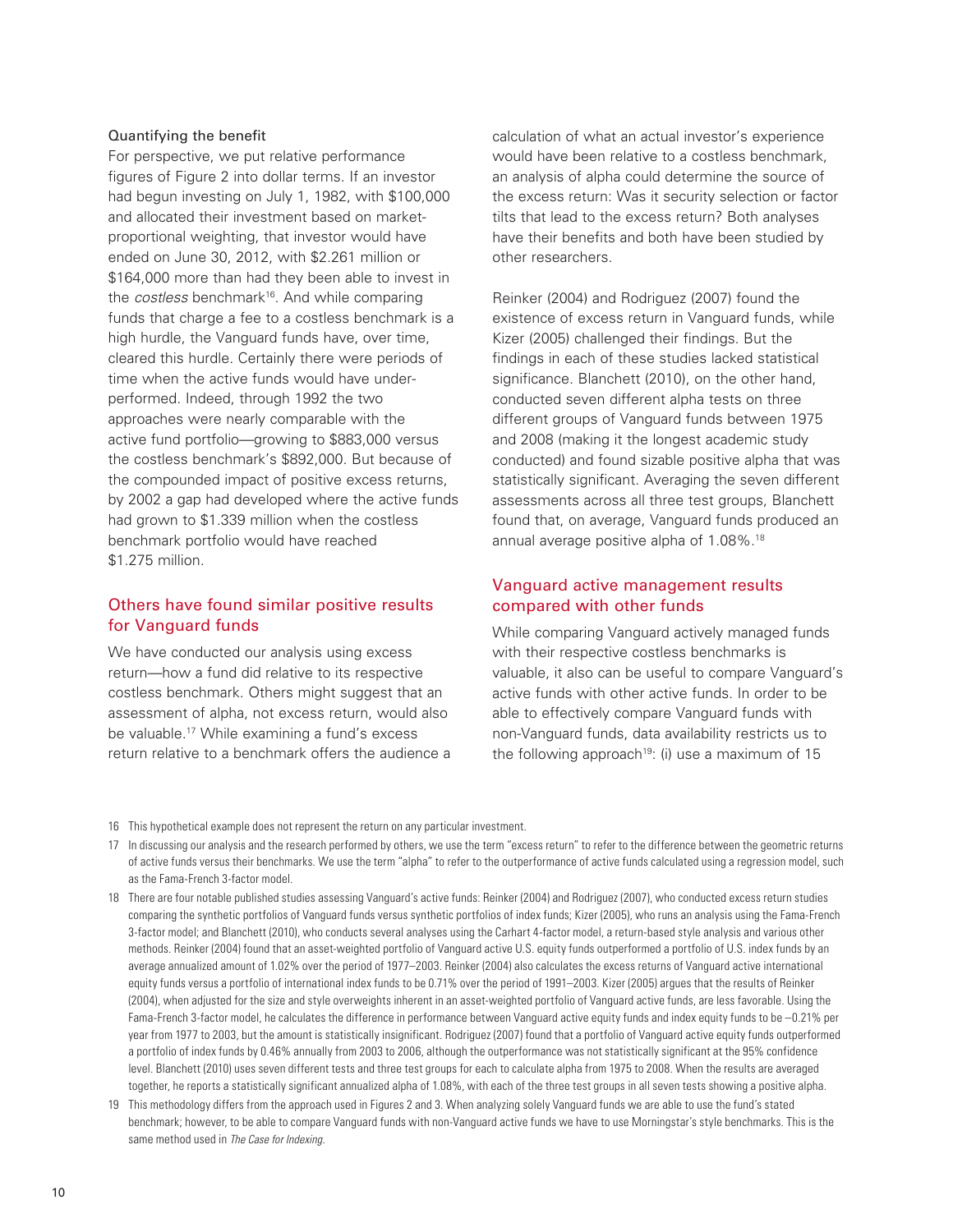years' worth of data, (ii) compare active funds that Morningstar categorizes in one of their nine domestic style boxes or three broad international categories, (iii) compare active fund performance with their style box benchmarks, and (iv) assess only those funds that survived the entire period. To conduct the analysis we calculated the median excess returns for two groups of funds—Vanguard active and non-Vanguard active.<sup>20</sup> This process excludes those funds that do not align with the selected Morningstar style box categories, such as specialty funds.

#### Comparison with other active funds

For the 15 years ended June 30, 2012, we find that the median results of Vanguard active funds compares favorably with the universe of other available actively managed funds. Figure 4 displays the 15-year results, where the excess return for the median actively managed Vanguard fund outperformed the median excess return for the actively managed non-Vanguard fund by 0.84% annually. The results were similar for the ten-year period where the median actively managed Vanguard fund outperformed the median non-Vanguard active fund by 0.90% annually. For the five-year period ended June 30, 2012, the median returns for the Vanguard fund underperformed the median non-Vanguard active fund by 0.03%.

Median annualized excess returns, net of fees Figure 4.

|          | Vanguard active | Non-Vanguard active |
|----------|-----------------|---------------------|
| 5 years  | $-0.79%$        | $-0.76%$            |
| 10 years | 0.02            | $-0.88$             |
| 15 years | 0.51            | $-0.33$             |

Note: U.S. and international equity (excluding sector/specialty funds), full period survivors only, as of June 30, 2012, load fees are not considered (Vanguard does not charge load fees, but some other firms do), active funds compared with benchmarks based on fund style. Source: Vanguard calculations, using data from Morningstar, Inc., MSCI, Standard & Poor's, and Barclays Capital. Style benchmarks represented by the following indexes: Large blend—Standard & Poor's 500 Index, 1/1997 through 11/2002, and MSCI US Prime Market 750 Index thereafter; Large value—S&P 500 Value Index, 1/1997 through 11/2002, and MSCI US Prime Market 750 Value Index thereafter; Large growth—S&P 500 Growth Index, 1/1997 through 11/2002, and MSCI US Prime Market 750 Growth Index thereafter; Medium blend—S&P MidCap 400 Index, 1/1997 through 11/2002, and MSCI US Mid Cap 450 Index thereafter; Medium value—S&P MidCap 400 Value Index, 1/1997 through 11/2002, and MSCI US Mid Cap 450 Value Index thereafter; Medium growth—S&P MidCap 400 Growth Index, 1/1997 through 11/2002, and MSCI US Mid Cap 450 Growth Index thereafter; Small blend—S&P SmallCap 600 Index, 1/1997 through 11/2002, and MSCI US Small Cap 1750 Index thereafter; Small value—S&P SmallCap 600 Value Index, 1/1997 through 11/2002, and MSCI US Small Cap 1750 Value Index thereafter; Small growth—S&P SmallCap 600 Growth Index, 1/1997 through 11/2002, and MSCI US Small Cap 1750 Growth Index thereafter. International and global benchmarks include the following MSCI Indexes: EAFE Index, All Country World Index, and Emerging Markets Index. Source: Vanguard.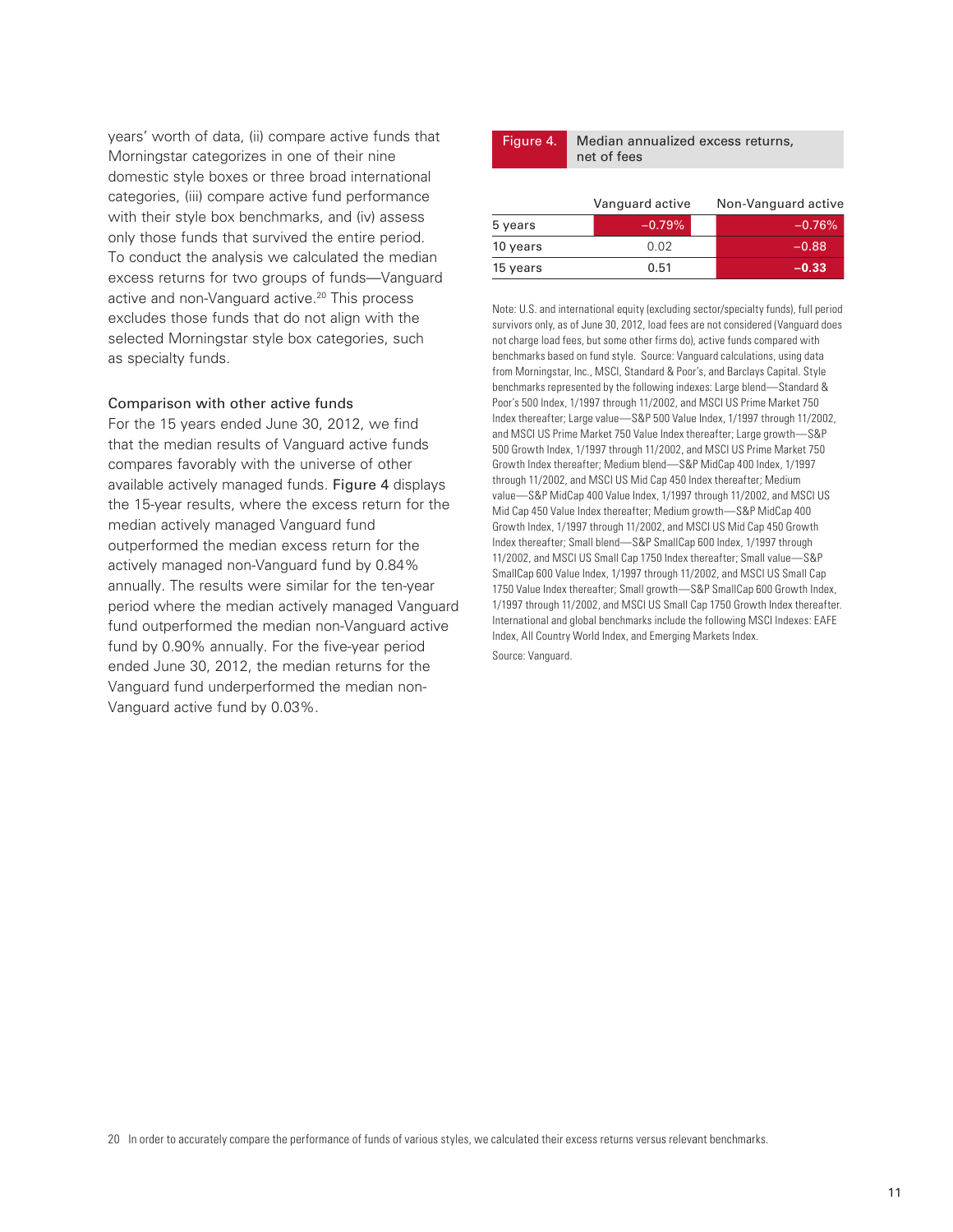Several conclusions emerge from this data. Over certain long-term time periods, the median Vanguard actively managed equity fund has outperformed relative to the fund's comparable costless benchmarks. In addition, the median Vanguard active equity fund has outperformed the median non-Vanguard active equity fund over the past 10- and 15-year periods. The core drivers of these results are skilled managers and low cost. Indeed as of June 30, 2012, the average Vanguard active equity fund charges 0.37%, and, according to Morningstar data, this is less expensive than 40% of the U.S. index funds available to investors.<sup>21</sup>

While the previous analysis has all dealt with median results, it is important to note that the dispersion of returns is typically quite different between active funds and indexed funds. Figure 5 illustrates this point for the two categories of funds used in the prior analysis—Vanguard active funds and non-Vanguard active funds. What we see from this dispersion analysis is that for the 15-year analysis period, while the median excess return for Vanguard active funds was 0.51%, the 75th and 25th percentile outcomes ranged from 1.30% to –0.59%. Additionally, all other active funds had an even wider range of results spanning from 1.02% to –1.77%. At the same time, index funds had a much tighter pattern of results ranging from -0.14% to -0.38%.<sup>22</sup> So while the median excess return for Vanguard active funds has been successful, that success comes with a wider dispersion of possible results relative to index funds.



Note: This analysis uses data for 15 Vanguard active funds and 1,032 non-Vanguard active funds alive during the full 15-year period and for which Morningstar data were available. U.S. and international equity (excluding sector/specialty funds), funds are equal-weighted, as of June 30, 2012. Load fees are not considered (Vanguard does not charge load fees, but some other firms do). Net excess returns are the median annualized fund returns (net of management/operating expenses) of active funds versus their relevant style benchmarks.

Source: Vanguard calculations, using data from Morningstar, Inc., MSCI, Standard & Poor's, and Barclays Capital. Style benchmarks represented by the following indexes: Large blend—Standard & Poor's 500 Index, 1/1997 through 11/2002, and MSCI US Prime Market 750 Index thereafter; Large value—S&P 500 Value Index, 1/1997 through 11/2002, and MSCI US Prime Market 750 Value Index thereafter; Large growth—S&P 500 Growth Index, 1/1997 through 11/2002, and MSCI US Prime Market 750 Growth Index thereafter; Medium blend—S&P MidCap 400 Index, 1/1997 through 11/2002, and MSCI US Mid Cap 450 Index thereafter; Medium value—S&P MidCap 400 Value Index, 1/1997 through 11/2002, and MSCI US Mid Cap 450 Value Index thereafter; Medium growth—S&P MidCap 400 Growth Index, 1/1997 through 11/2002, and MSCI US Mid Cap 450 Growth Index thereafter; Small blend—S&P SmallCap 600 Index, 1/1997 through 11/2002, and MSCI US Small Cap 1750 Index thereafter; Small value—S&P SmallCap 600 Value Index, 1/1997 through 11/2002, and MSCI US Small Cap 1750 Value Index thereafter; Small growth—S&P SmallCap 600 Growth Index, 1/1997 through 11/2002, and MSCI US Small Cap 1750 Growth Index thereafter. International and global benchmarks include the following MSCI indexes: EAFE Index, All Country World Index, and Emerging Markets Index.

21 Vanguard fund expense ratios were equal-weighted when calculating the average.

22 This relationship between funds was similar for the 10-year period ended June 30, 2012. During this time the median active Vanguard performance was 0.02% with a distribution of 0.93% to –1.20% (for the 75th and 25th percentiles), all other active funds had a median performance of –0.88% with a distribution of 0.40% (75th percentile) to –2.04% (25th percentile) while index funds had a median performance of 0.21% with a distribution of –0.12% (75th percentile) to –0.42% (25th percentile). The same analysis over five years had the median Vanguard performance at –0.79% with a distribution of 0.56% to –2.10%, all other active funds performance was –0.76% with a distribution of 0.95% to –2.40% while index fund performance was –0.20% with a distribution of  $-0.05\%$  to  $-0.43\%$ .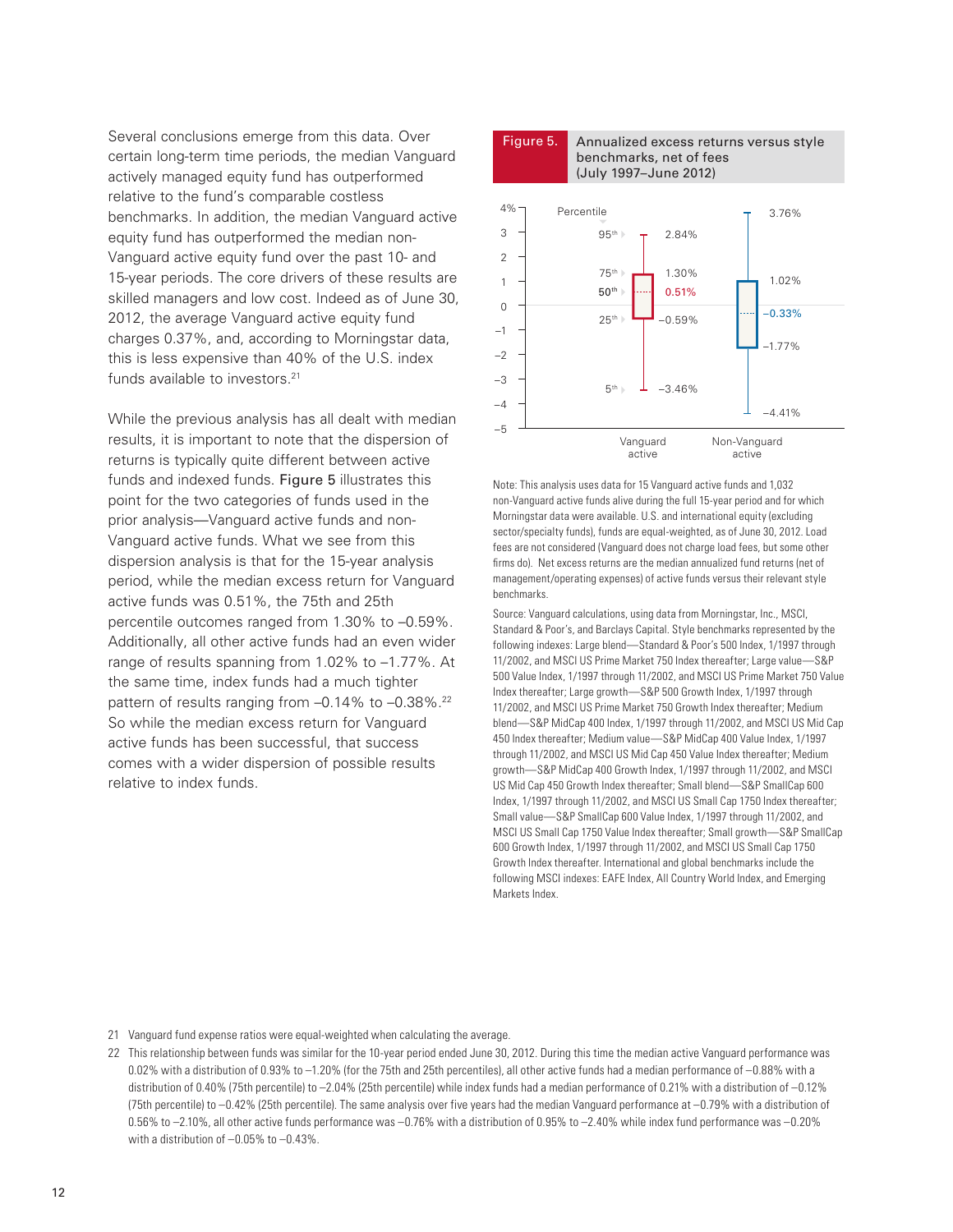# What about taxes?

This paper's analysis to this point excludes a consideration of taxes. Any investor subject to taxes, however, should be cognizant of not only the cost to manage funds but also their tax consequences. In Figure 6, we analyzed the two groups of funds— Vanguard active funds and non-Vanguard active funds—calculating the costs that would impact a taxable investor. We did so by calculating the net excess return (gross fund returns less the expense

ratio) and the tax cost<sup>23</sup> for each fund. We then combined the two costs to get the all-in cost for taxable investors for each type of fund and measured the median excess return of each group for three time periods—5, 10, and 15 years. For the two groups of funds, the bar chart portion of Figure 6 illustrates the distribution of net excess returns while the table beside it specifies the median net excess returns, tax costs, and percentage of funds that outperformed their relevant costless benchmark.



Notes: Fifteen years is the maximum time period that tax cost data are available from Morningstar. Medians are calculated individually in each row, so column totals are not simply the sum of rows 1 and 2. Methodology: This analysis uses data for 15 Vanguard active funds and 1,032 non-Vanguard active funds for which Morningstar data were available. It incorporates all domestic open-end equity mutual funds and ETFs categorized in the Morningstar domestic nine style boxes, as well as the U.S. domiciled developed international markets, diversified emerging markets, and global stock funds as categorized by Morningstar. Since tax cost ratios are only available for funds alive during the full period, funds which were merged or liquidated are excluded from this analysis. Funds are compared relative to their respective style benchmarks. Morningstar tax cost is calculated using the SEC-maintained method which requires using the highest individual tax bracket. If a lower tax rate were used, presumably the tax cost would be proportionally less. See Appendix C for a more detailed view of median annualized excess returns and the impact of taxes.

Source: Vanguard calculations, using data from Morningstar, Inc., MSCI, Standard & Poor's, and Barclays Capital. Style benchmarks represented by the following indexes: Large blend—Standard & Poor's 500 Index, 1/1997 through 11/2002, and MSCI US Prime Market 750 Index thereafter; Large value—S&P 500 Value Index, 1/1997 through 11/2002, and MSCI US Prime Market 750 Value Index thereafter; Large growth—S&P 500 Growth Index, 1/1997 through 11/2002, and MSCI US Prime Market 750 Growth Index thereafter; Medium blend—S&P MidCap 400 Index, 1/1997 through 11/2002, and MSCI US Mid Cap 450 Index thereafter; Medium value—S&P MidCap 400 Value Index, 1/1997 through 11/2002, and MSCI US Mid Cap 450 Value Index thereafter; Medium growth—S&P MidCap 400 Growth Index, 1/1997 through 11/2002, and MSCI US Mid Cap 450 Growth Index thereafter; Small blend—S&P SmallCap 600 Index, 1/1997 through 11/2002, and MSCI US Small Cap 1750 Index thereafter; Small value—S&P SmallCap 600 Value Index, 1/1997 through 11/2002, and MSCI US Small Cap 1750 Value Index thereafter; Small growth-S&P SmallCap 600 Growth Index, 1/1997 through 11/2002, and MSCI US Small Cap 1750 Growth Index thereafter. International and global benchmarks include the following MSCI Indexes: EAFE Index, All Country World Index, and Emerging Markets Index.

23 For tax cost we use the Morningstar "tax cost ratio" data which measures how much a fund's annualized return is reduced by taxes paid on distributions.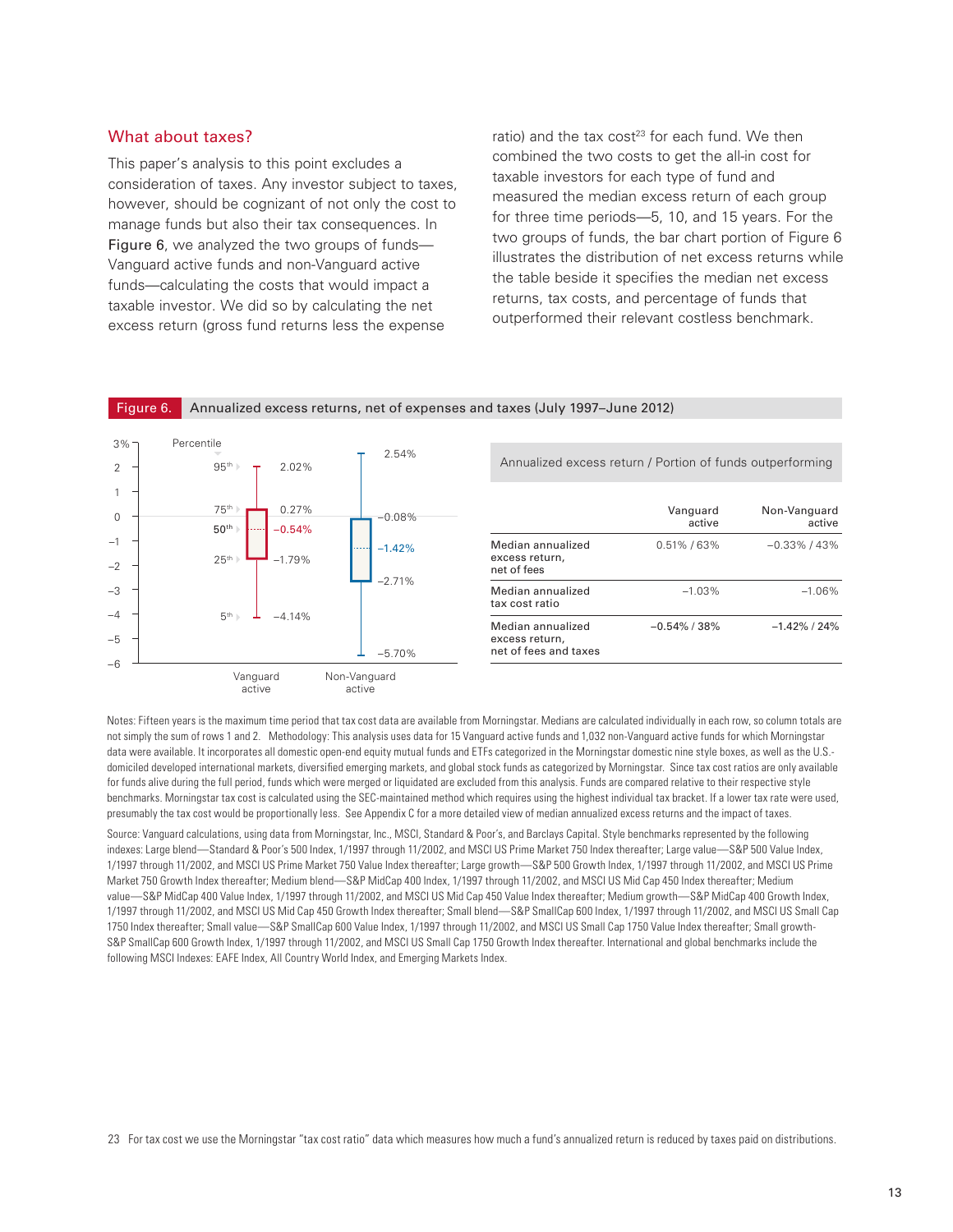We find two key results for the 15 years ended June 30, 2012. First, the impact of taxes on individual investors can be considerable. Second, similar to the pre-tax returns, but even more pronounced on an after-tax basis, we find that there was a significant difference between Vanguard funds and other types of funds. Vanguard active funds, for this time period, had a median after-tax performance that was 0.88% better than the comparable median result for non-Vanguard active funds. Indeed, during this time period, the median after-tax Vanguard active fund performance was also 0.54% higher than the median index fund.<sup>24</sup>

It should be noted that these results cover only one specific time period and over different time periods the results will differ. Indeed, we conducted the same study for ten- and five-year periods ended June 30, 2012. Over the ten-year period, we found similar results with the median Vanguard active fund outperforming the median non-Vanguard active fund by 1.25% annually and outperforming the median index fund by 0.58%. During the five-year period ended June 30, 2012, the median Vanguard active fund produced a result 0.18% higher than the median non-Vanguard active fund.25 Index funds during the past five years outperformed Vanguard active funds by 0.26%.

Some investors might be interested in knowing what aggregate percentage of active funds have outperformed their respective costless benchmarks. In Figure 6, we have included these percentages and find that the figures are quite different on a pre-tax versus after-tax basis. Over 15 years for Vanguard active funds, the pre-tax success ratio is 63% and the after-tax success ratio is 38%. This general relationship also holds true for non-Vanguard active (43% to 24%) and indexed funds  $(7% 10^{26} + 1)$  lt should be noted that these figures illustrate that while the probability of any individual active fund

outperforming its costless benchmark is modest, particularly after taxes, Vanguard's funds have done relatively better than other active funds. Some might also be struck by the contrast between the larger number of active funds outperforming the benchmark than index funds, but this is to be expected since the objective of the index is to produce a more consistent return relative to the benchmark, not outperform it. Indeed, among active funds we see a wider dispersion when compared with index funds.

Ultimately, these net-of-fee, net-of-taxes figures are influenced by four factors: (i) the funds' expense ratios, (ii) investor tax rates, (iii) a manager's ability to most efficiently manage the changes in their portfolio, and, (iv) the impact of an active manager's talent on the performance of their fund versus a benchmark. The analysis we have conducted here is subject to all these factors, which can change over time. As a result, for those investors subject to taxes and interested in using actively managed funds, it might be prudent to consider applying an asset *location* strategy wherein actively managed funds are placed in tax-deferred accounts to the extent such accounts are available.

### **Conclusion**

We believe that successful active management is driven by the combination of low cost and talent. While it is intuitive that lower fees should reduce the hurdles necessary to outperform a benchmark, low costs alone cannot guarantee active management success. On average, most active managers have underperformed their benchmarks and the managers who have succeeded over long time periods are rare. Herein lies an apparent paradox: In order to achieve success, one must engage rare talent at a low cost.

25 See Appendix C.

26 Appendix C for the five- and ten-year results.

<sup>24</sup> The analysis comparing Vanguard active funds with index funds used Morningstar data to identify those index funds with stated benchmarks represented by one of the nine domestic style boxes or the three international style boxes. We calculated the excess return for each index fund relative to its stated benchmark and then calculated the median result for all indexes. For the 15 years ended June 30, 2012, the universe of index funds was composed of 59 funds. The ten-year analysis had 163 index funds and the five-year analysis had 168 funds.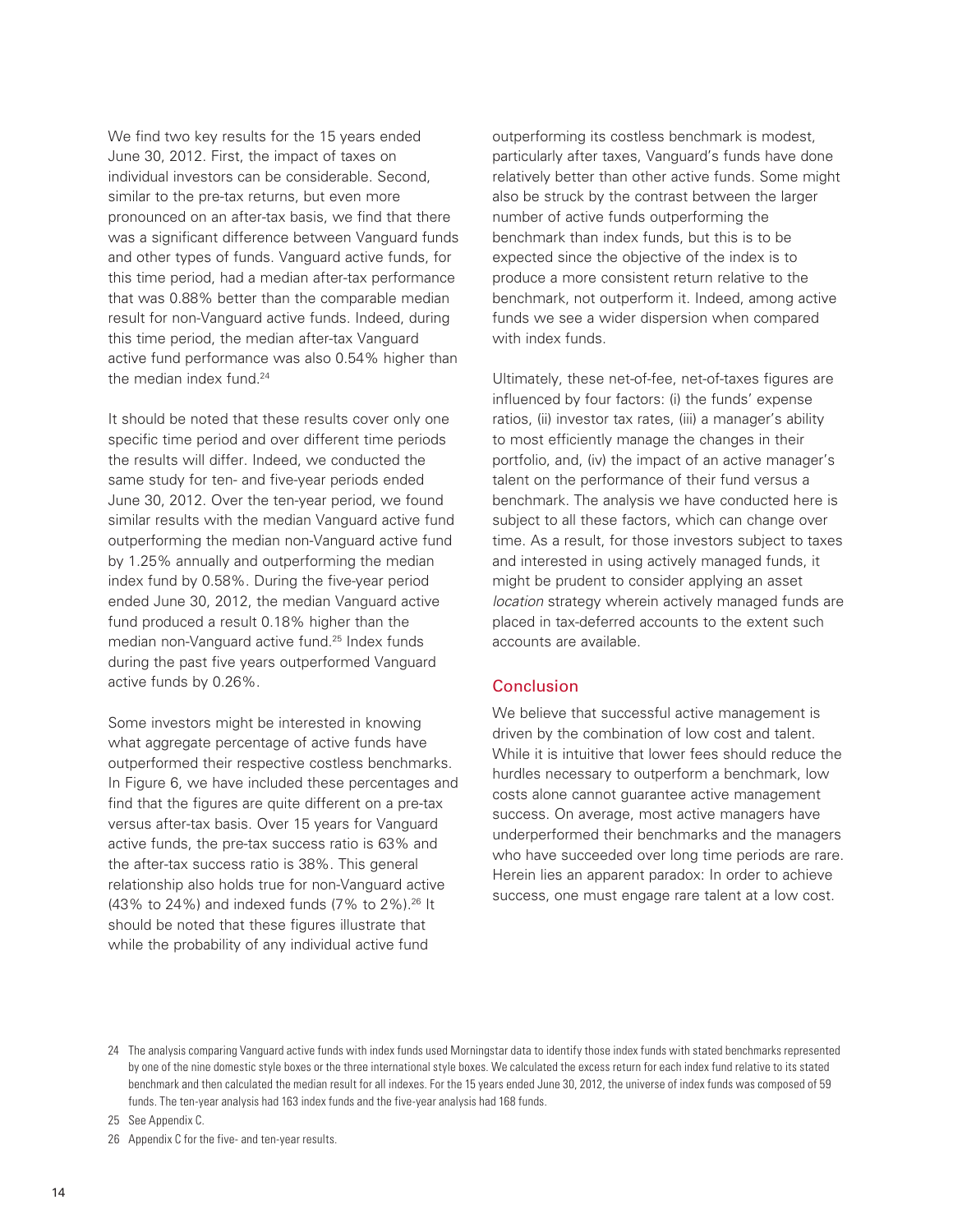Despite this seemingly difficult hurdle, Vanguard has been able to successfully deliver actively managed equity funds. Over long periods of time, the median Vanguard active equity fund has outperformed its stated costless benchmark as well as the median non-Vanguard active equity fund.

Five distinctive corporate characteristics, mutual ownership, large scale, performance fees, long-term perspective, and a CEO-led oversight process, combined with a rigorous manager oversight and search process, have enabled Vanguard to deliver low-cost, high-quality active management. Indeed, the median costs of Vanguard active funds have been so low that they cost less than 40% of all available index funds. Even after tax costs are considered, Vanguard active equity funds have done well —outperforming non-Vanguard active equity funds over the last 5-, 10-, and 15-year periods.

While Vanguard active funds have been successful, the use of any active fund comes with volatility that can affect investors in two ways. First, there can be extensive periods when the return on a group of active funds underperforms their respective benchmarks or comparable index funds. Second, even when the return on an aggregate group of funds does well, certain individual funds within the overall cohort can still do poorly. Therefore, individual fund selection will influence an investor's results.

As a result, given the inherent volatility of any individual active fund, only those investors comfortable with what could be extensive periods of underperformance should consider actively managed funds. Timing managers is as counterproductive as timing markets, offering little prospect of success. Instead, for investors to have the chance to be

successful using active management, they need to be able to obtain top talent at low cost and have the discipline to stick with it over the long term.

In the end, we find that the most crucial factor is low cost. While indexing has, to many, become synonymous with low cost, the historical data actually shows a more nuanced reality—low cost, and therefore improved odds of investor success can exist in both active and indexed funds.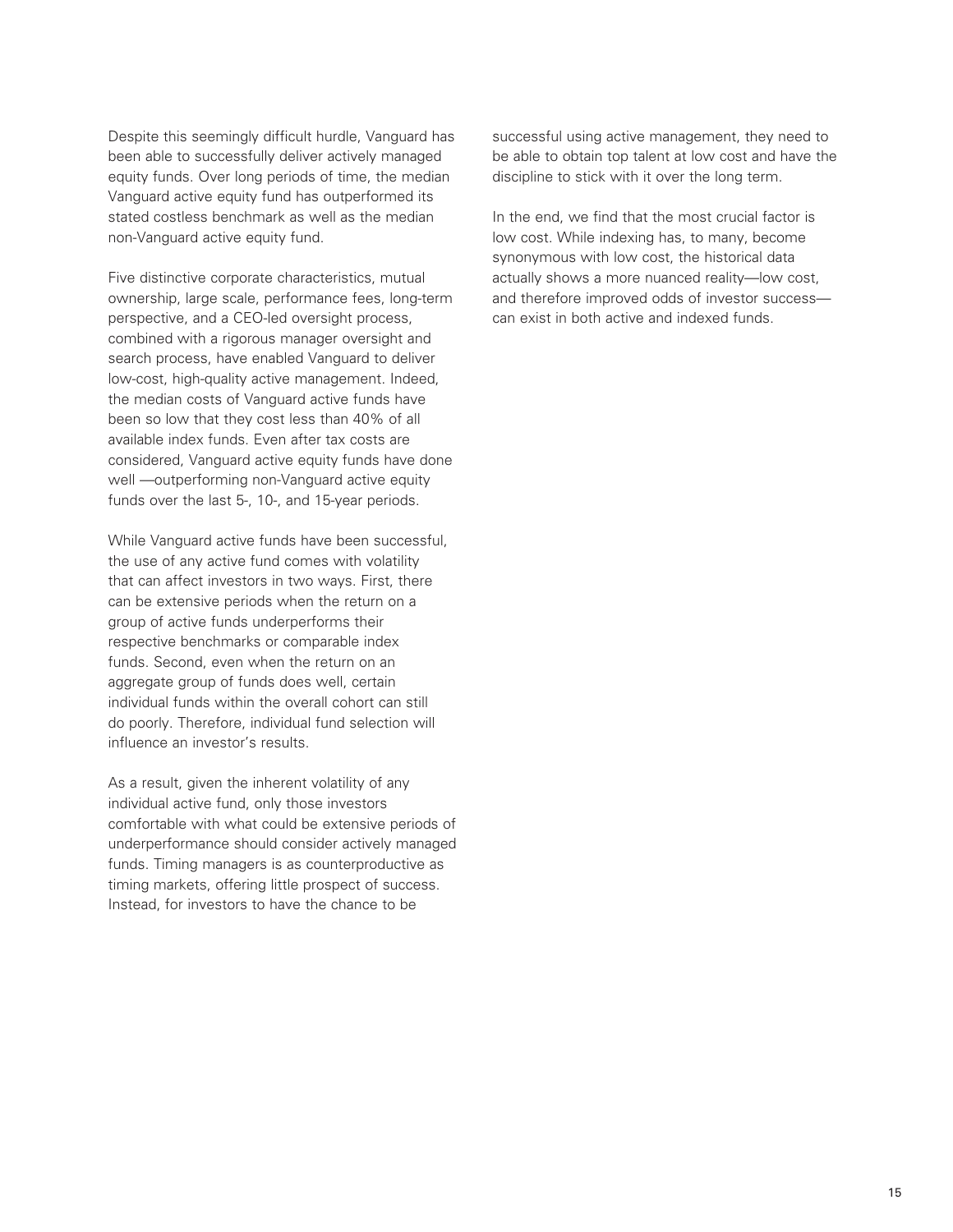# Appendix A—Vanguard active equity funds

### All Vanguard active equity funds (1982–2012)

|                      | Fund name                            | Fund inception date<br>(or Jan. 1982 if<br>alive prior to<br>analysis period) | Fund, merger,<br>liquidation, or<br>reorganization<br>date | Fund benchmark or spliced benchmark                          |
|----------------------|--------------------------------------|-------------------------------------------------------------------------------|------------------------------------------------------------|--------------------------------------------------------------|
| U.S. equity          | Capital Opportunity                  | September 1995                                                                | $\equiv$                                                   | Russell Midcap Growth Index                                  |
|                      | Capital Value                        | January 2002                                                                  | $\overline{\phantom{a}}$                                   | Russell 3000 Value Index                                     |
|                      | Dividend Growth                      | June 1992                                                                     | $\overline{\phantom{a}}$                                   | Dividend Growth Spliced Index                                |
|                      | Equity Income                        | April 1988                                                                    | $\overline{\phantom{a}}$                                   | Spliced Equity Income Index                                  |
|                      | Explorer™                            | January 1982                                                                  |                                                            | Russell 2000 thru 12/1985,<br>Russell 2500 Growth thereafter |
|                      | Explorer II                          | <b>July 1985</b>                                                              | February 1990                                              | Russell 2000 Index                                           |
|                      | <b>Explorer Value</b>                | April 2010                                                                    | $\overline{\phantom{0}}$                                   | Russell 2500 Value Index                                     |
|                      | Gemini                               | January 1982                                                                  | August 1986                                                | S&P 500 Index                                                |
|                      | Gemini II                            | February 1985                                                                 | June 1997                                                  | S&P 500 Index                                                |
|                      | Growth and Income                    | January 1987                                                                  | $\overline{\phantom{0}}$                                   | S&P 500 Index                                                |
|                      | Growth Equity                        | June 2000                                                                     | $\overline{\phantom{0}}$                                   | Russell 1000 Growth Index                                    |
|                      | High Yield Stock                     | January 1982                                                                  | March 1991                                                 | S&P 500 Index                                                |
|                      | Mid-Cap Growth                       | <b>July 2002</b>                                                              | $\qquad \qquad -$                                          | Russell Midcap Growth Index                                  |
|                      | Morgan <sup>™</sup> Growth           | January 1982                                                                  | $\overline{\phantom{0}}$                                   | Russell 3000 Growth Index                                    |
|                      | PRIMECAP Core                        | January 2005                                                                  | $\overline{\phantom{a}}$                                   | MSCI US Prime Market 750 Index                               |
|                      | PRIMECAP                             | December 1984                                                                 | $\overline{\phantom{a}}$                                   | S&P 500 Index                                                |
|                      | Selected Value                       | March 1996                                                                    | $\overline{\phantom{0}}$                                   | Russell Midcap Value Index                                   |
|                      | <b>Strategic Equity</b>              | September 1995                                                                | $\overline{\phantom{0}}$                                   | Spliced Small and Mid Cap Index                              |
|                      | Strategic Small-Cap Equity           | May 2006                                                                      | $\overline{\phantom{a}}$                                   | MSCI US Small Cap 1750 Index                                 |
|                      | Trustees' U.S. Equity                | January 1982                                                                  | <b>July 1998</b>                                           | S&P 500 Index                                                |
|                      | U.S. Growth                          | January 1982                                                                  | $\overline{\phantom{a}}$                                   | Russell 1000 Growth Index                                    |
|                      | U.S. Value                           | <b>July 2000</b>                                                              | $\overline{\phantom{0}}$                                   | Russell 3000 Value Index                                     |
|                      | Windsor™                             | January 1982                                                                  | $\overline{\phantom{a}}$                                   | Russell 1000 Value Index                                     |
|                      | Windsor II                           | <b>July 1985</b>                                                              | $\overline{\phantom{0}}$                                   | Russell 1000 Value Index                                     |
| Global or            | <b>Emerging Markets Select Stock</b> | July 2011                                                                     | $\overline{\phantom{a}}$                                   | MSCI Emerging Markets Index Net USD                          |
| international equity | Global Equity                        | September 1995                                                                | $\qquad \qquad -$                                          | Spliced Global Equity Index                                  |
|                      | International Growth                 | January 1982                                                                  | $\overline{\phantom{a}}$                                   | Spliced International Index                                  |
|                      | International Value                  | June 1983                                                                     | $\overline{\phantom{a}}$                                   | Spliced International Index                                  |
|                      | International Explorer               | <b>July 2002</b>                                                              | $\overline{\phantom{a}}$                                   | S&P EPAC SmallCap Index                                      |
| Sector equity        | VSP Service Economy                  | June 1984                                                                     | June 1994                                                  | S&P 500 Index                                                |
|                      | <b>VSP Technology</b>                | June 1984                                                                     | June 1994                                                  | <b>S&amp;P 500 Index</b>                                     |
|                      | Energy                               | June 1984                                                                     | $\qquad \qquad -$                                          | Spliced Energy Index                                         |
|                      | <b>Health Care</b>                   | June 1984                                                                     | $\overline{\phantom{0}}$                                   | Spliced Health Care Index                                    |
|                      | Precious Metals and Mining           | June 1984                                                                     | $\overline{\phantom{a}}$                                   | Spliced Precious Metals & Mining                             |

Notes: If multiple share classes existed for a given fund, the returns of the most expensive share class were used. Published benchmarks were selected by Vanguard based on the fund's targeted size, style, and/or sector. Any changes to fund benchmarks over time were captured in our data. The returns of all retail funds alive at any time during 1982–2012, including those which were subsequently merged, liquidated, or reorganized were included in the performance calculations of this analysis.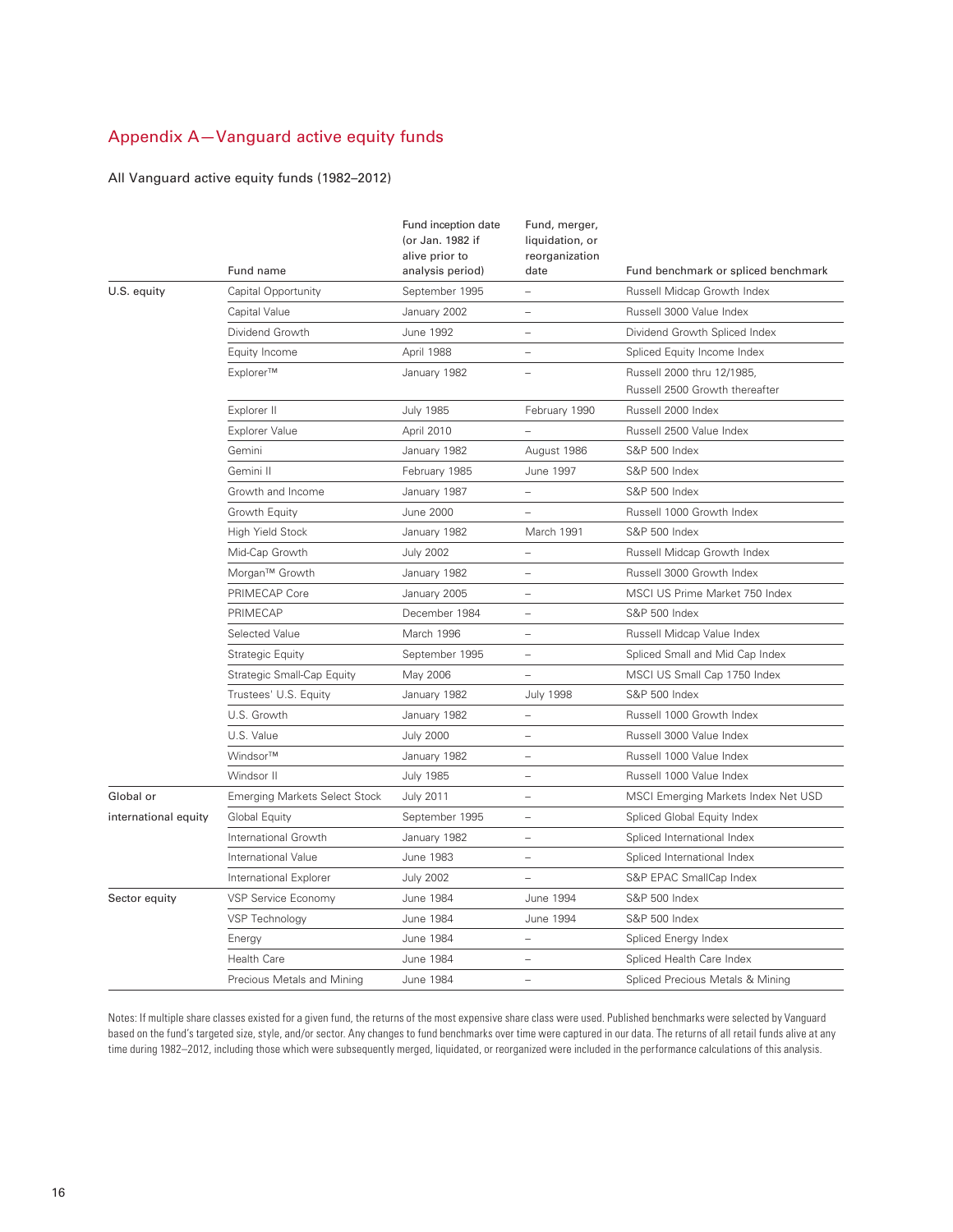# Appendix B-Weights used for Vanguard Fund category weights funds in the market-proportional methodology

The fund category weights used in the analysis are intended to approximate Vanguard's portfolio construction guidelines over the last three decades.

Market-proportional-weighted (with 0% sector funds)

|                     | Jan. 1982-<br>Jun. 1992 | Jul. 1992–<br>Jun. 2002 | Jul. 2002-<br>Jun. 2012 |
|---------------------|-------------------------|-------------------------|-------------------------|
| Large Value         | 35.00%                  | 31.25%                  | 27.50%                  |
| Large Growth        | 35.00                   | 31.25                   | 27.50                   |
| Mid/Small<br>Value  | 10.00                   | 8.75                    | 7.50                    |
| Mid/Small<br>Growth | 10.00                   | 8.75                    | 7.50                    |
| International       | 10.00                   | 20.00                   | 30.00                   |
| Sector              | 0.00                    | 0.00                    | 0.00                    |

Note: These portfolios are hypothetical and do not represent any particular mutual fund.

Source: Vanguard.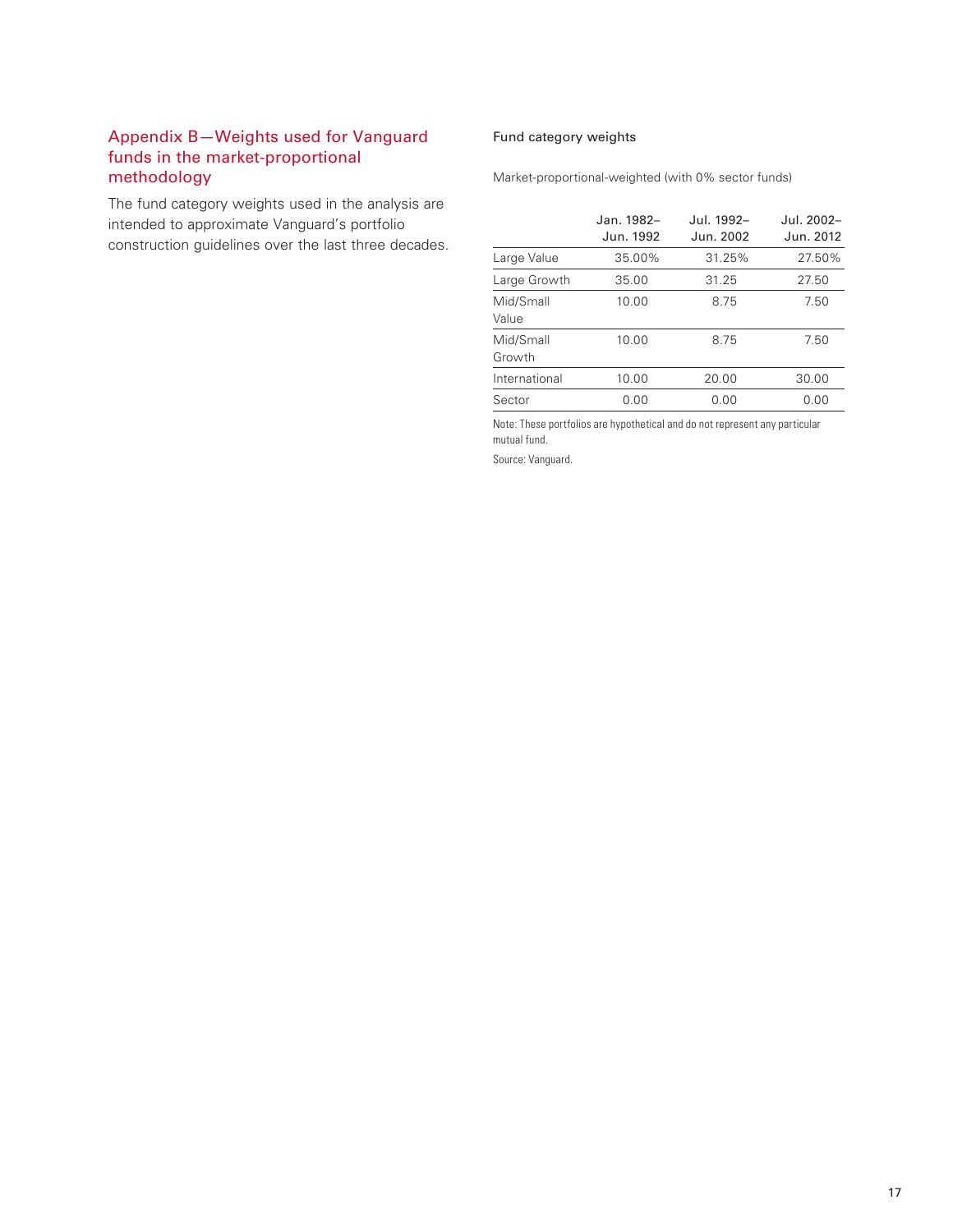# Appendix C

excess return, net of fees and taxes

#### Median annualized excess returns and tax cost ratios / % of outperformers



#### 5 years—Annualized excess returns, net of taxes and fees 10 years—Annualized excess returns, net of taxes and fees



Notes: U.S. and international equity (excluding sector/specialty funds), full period survivors only, as of June 30, 2012, load fees are not considered (Vanguard does not charge load fees, but some other firms do). Medians in each row are calculated individually, so column totals are not simply a sum of rows 1 and 2. Tax cost ratios are pulled from Morningstar for the time periods specified. Net excess returns are the median annualized fund returns (net of management/operating expenses) of active funds versus their style benchmarks.

excess return, net of fees and taxes

Source: Vanguard calculations, using data from Morningstar, Inc., MSCI, Standard & Poor's, and Barclays Capital. Style benchmarks represented by the following indexes: Large blend—Standard & Poor's 500 Index, 1/1997 through 11/2002, and MSCI US Prime Market 750 Index thereafter; Large value—S&P 500 Value Index, 1/1997 through 11/2002, and MSCI US Prime Market 750 Value Index thereafter; Large growth—S&P 500 Growth Index, 1/1997 through 11/2002, and MSCI US Prime Market 750 Growth Index thereafter; Medium blend—S&P MidCap 400 Index, 1/1997 through 11/2002, and MSCI US Mid Cap 450 Index thereafter; Medium value—S&P MidCap 400 Value Index, 1/1997 through 11/2002, and MSCI US Mid Cap 450 Value Index thereafter; Medium growth—S&P MidCap 400 Growth Index, 1/1997 through 11/2002, and MSCI US Mid Cap 450 Growth Index thereafter; Small blend—S&P SmallCap 600 Index, 1/1997 through 11/2002, and MSCI US Small Cap 1750 Index thereafter; Small value—S&P SmallCap 600 Value Index, 1/1997 through 11/2002, and MSCI US Small Cap 1750 Value Index thereafter; Small growth-S&P SmallCap 600 Growth Index, 1/1997 through 11/2002, and MSCI US Small Cap 1750 Growth Index thereafter. International and global benchmarks include the following MSCI Indexes: EAFE Index, All Country World Index, and Emerging Markets Index.

Tax cost ratios are pulled from Morningstar for the time periods specified.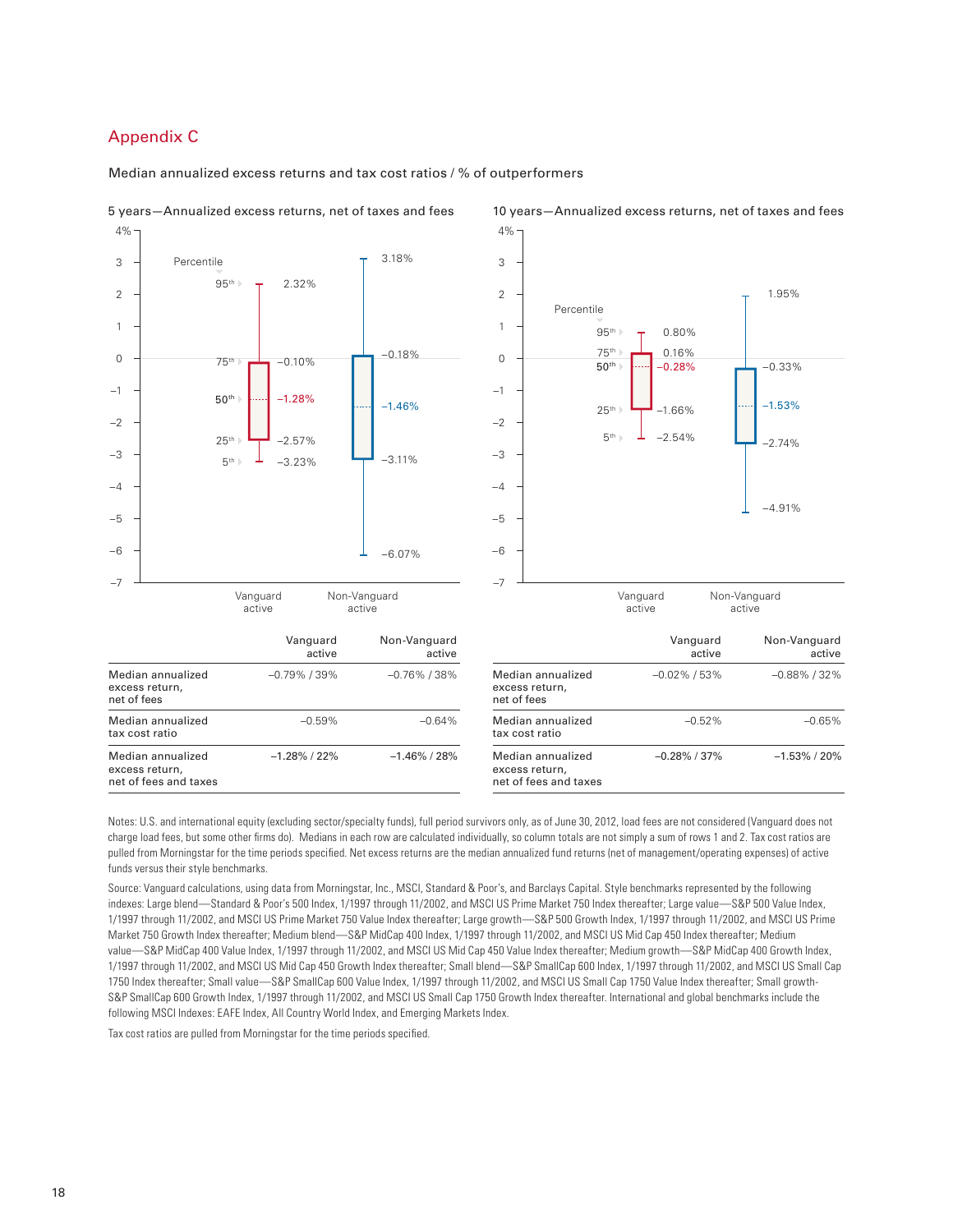# Appendix D

Annualized impact of expense ratios, 15 years ended June 30, 2012



Notes: U.S. and international equity (excluding sector/specialty funds), full period survivors only, as of June 30, 2012. Median expense ratios for Vanguard active and non-Vanguard active for the past 10 years were 0.48% and 1.17%, respectively and for the past 5 years were 0.41% and 1.13%, respectively.

Sources: Vanguard calculations using data from Morningstar.

#### **References**

Adams, John C., Sattar Mansi, and Takeshi Nishikawa, 2011. *Public vs Private Ownership, Board Structure and Fund Manager Turnover*. Available at SSRN: http://ssrn.com/abstract=1492846 or http:// dx.doi.org/10.2139/ssrn.1492846

Blanchett, David M., 2010. Exploring the "Good Guys": An Empirical Study of Vanguard's Actively Managed Domestic Equity Mutual Funds. *The Journal of Investing*. 19(2): 39–48.

Bogle, John C., 2012. *The Clash of the Cultures: Investment vs. Speculation*. Hoboken, N.J. John Wiley & Sons.

Brown, Stephen J., and William N. Goetzmann, 1995. Performance Persistence. *The Journal of Finance* 50(2): 679–698.

Carhart, Mark M., 1997. On Persistence in Mutual Fund Performance. *The Journal of Finance* 52(1): 57–82.

Fama, Eugene F., and Kenneth R. French, 2010. Luck Versus Skill in the Cross-Section of Mutual Fund Returns. *The Journal of Finance* 65(5): 1915–1947.

Financial Research Corporation, 2002. *Predicting Mutual Fund Performance II: After the Bear*. Boston: Financial Research Corporation.

Franger, Sasha, 2012. *Performance Incentive Fee Funds Post Downturn*. Thomson Reuters.

Goyal, Amit, and Sunil Wahal, 2008. The Selection and Termination of Investment Management Firms by Plan Sponsors. *The Journal of Finance* 63(4): 1805–1847.

Jones, Robert C., and Russ Wermers, 2011. Active Management in Mostly Efficient Markets. *Financial Analysts Journal*. 67(6): 29–45.

Kinnel, Russel, 2010. How Expense Ratios and Star Ratings Predict Success. *Morningstar Fund Investor*. Volume 18, Number 12.

Kizer, Jared, 2005. Index Fundamentalism Revisited—Redux. *The Journal of Portfolio Management*. 31(2): 112–119.

Malkiel, Burton G., 2004. Can Predictable Patterns in Market Returns Be Exploited Using Real Money? *The Journal of Portfolio Management* (30th Anniversary Issue): 131–41.

Marks, Howard, 2012. *It's All a Big Mistake*. Oaktree Capital Management.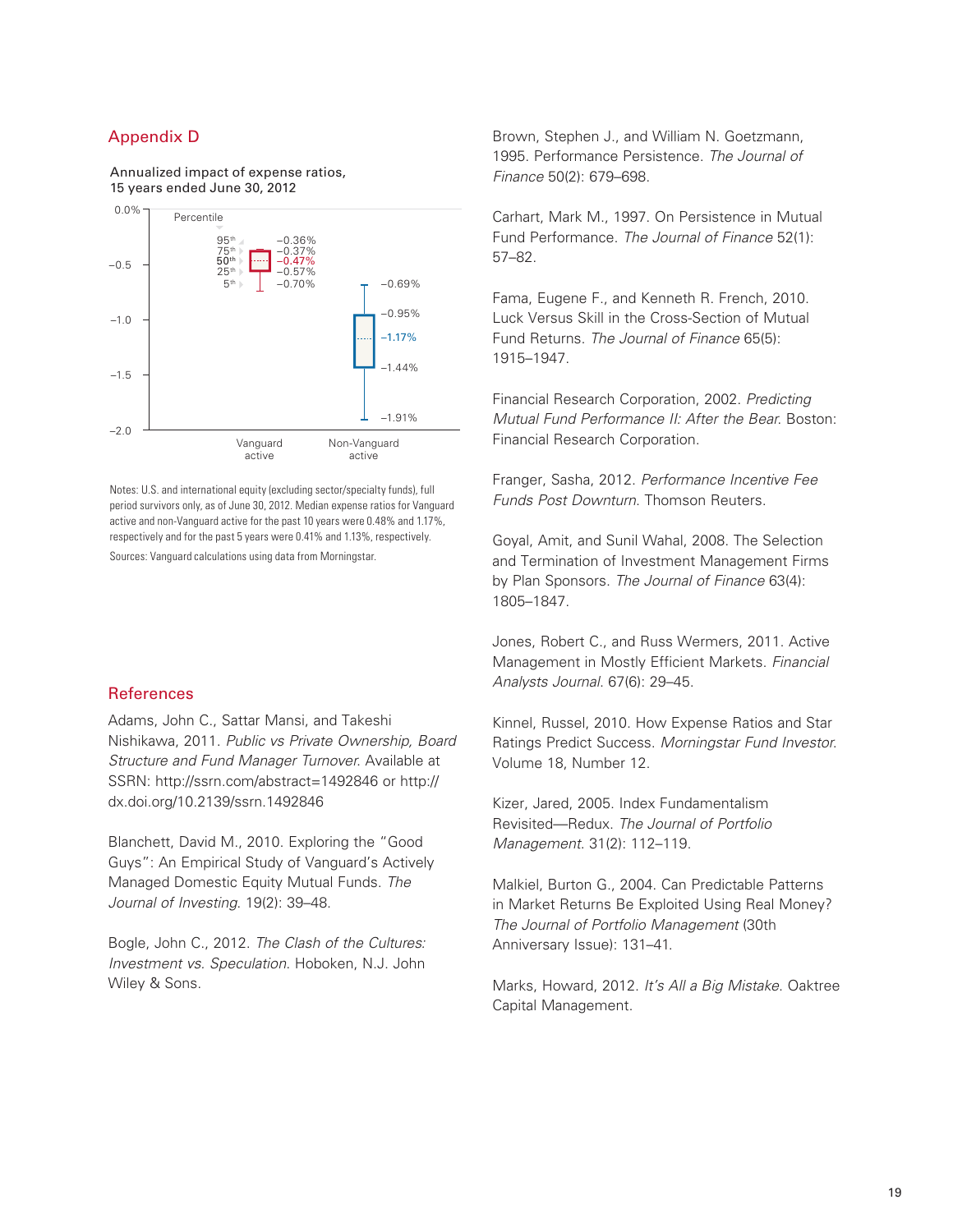Molitor, Jeffrey S., 2008. *Evaluating Managers: Are We Sending the Right Messages?* Valley Forge, Pa.: The Vanguard Group.

Morningstar Analyst Rating for Funds, 2011. Morningstar, Inc.

Philips, Christopher B., and Francis M. Kinniry Jr., 2009. *The Active-Passive Debate: Market Cyclicality and Leadership Volatility*. Valley Forge, Pa.: The Vanguard Group.

Philips, Christopher B., and Francis M. Kinniry Jr., 2010. *Mutual Fund Ratings and Future Performance*. Valley Forge, Pa.: The Vanguard Group.

Philips, Christopher B., 2012. *The Case for Indexing*. Valley Forge, Pa.: The Vanguard Group.

Reinker, Kenneth S., and Edward Tower, 2004. Index Fundamentalism Revisited. *The Journal of Portfolio Management*.

Reinker, Kenneth S., and Edward Tower, 2005. Are Vanguard's Managers Good Stock-Pickers or Style-Pickers? *The Journal of Porfolio Management*. 31(3): 109–111.

Rodriguez, Abel, and Edward Tower, 2007. *Do Vanguard's Managed Funds Beat Its Index Funds? Looking for Prescient Stock and Style Selection*.

Schlanger, Todd, Christopher B. Philips, and Karin Peterson LaBarge. *The Search for Outperformance: Evaluating 'Active Share'*. Valley Forge, Pa.: The Vanguard Group.

Sharpe, William F., 1991. The Arithmetic of Active Management. *Financial Analysts Journal* 47(1): 7–9. Sharpe, William F., 1992. Asset Allocation: Management Style and Performance Measurement. *The Journal of Portfolio Management.* 18(2): 7–19.

Wallick, Daniel W., Neeraj Bhatia, Andrew S. Clarke, and Raphael A. Stern, 2011. *Shopping for Alpha: You Get What You Don't Pay For*. Valley Forge, Pa.: The Vanguard Group.